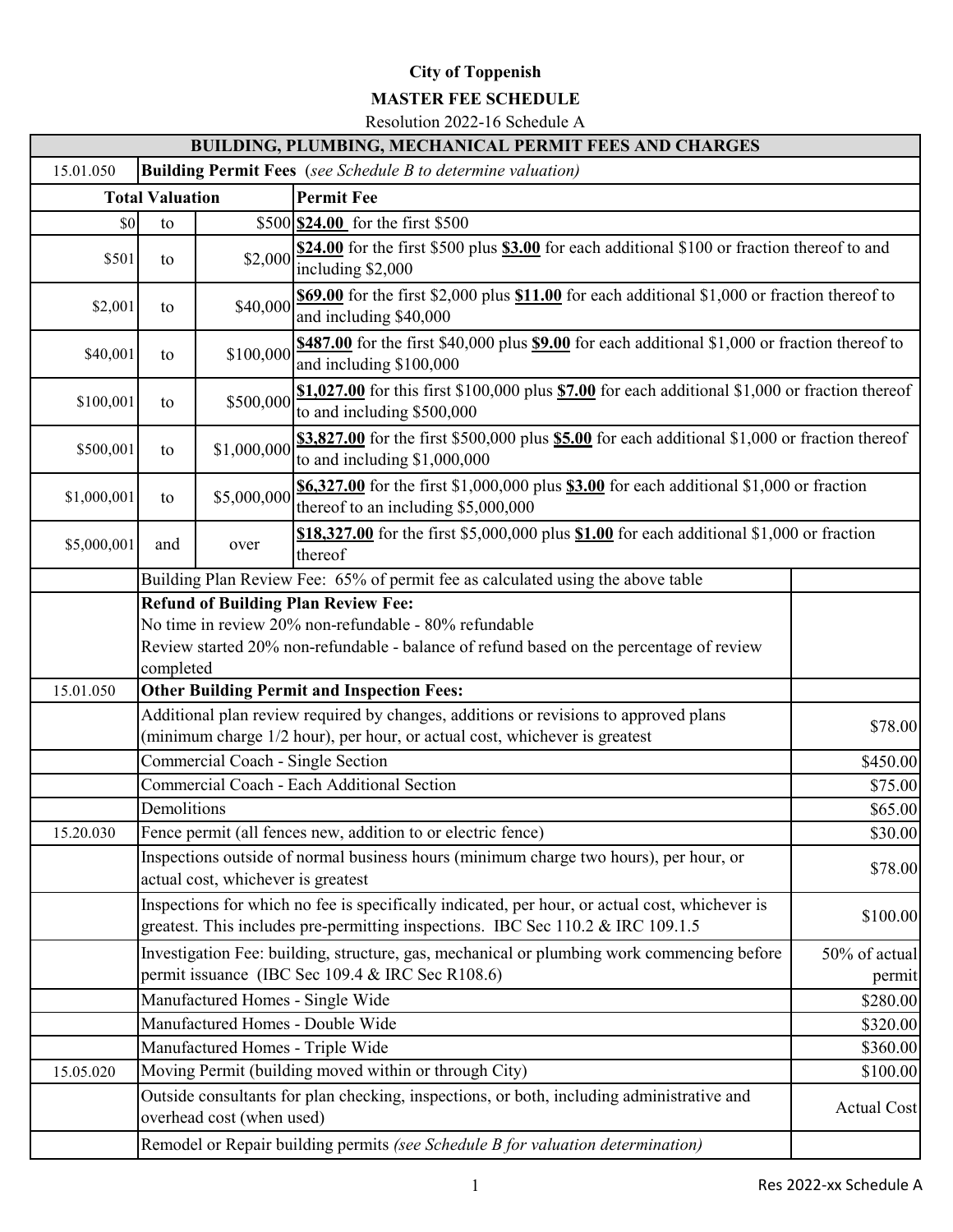|                            | Re-inspection fees, per hour, or actual cost, whichever is greatest                                                                                                                                                                                                                                                                                                                                                                                                                                                                                                                                                                                                                                                                                                                                                                                                                                                                                                                                                                                                                                                                                                                                                                                           | \$78.00                       |
|----------------------------|---------------------------------------------------------------------------------------------------------------------------------------------------------------------------------------------------------------------------------------------------------------------------------------------------------------------------------------------------------------------------------------------------------------------------------------------------------------------------------------------------------------------------------------------------------------------------------------------------------------------------------------------------------------------------------------------------------------------------------------------------------------------------------------------------------------------------------------------------------------------------------------------------------------------------------------------------------------------------------------------------------------------------------------------------------------------------------------------------------------------------------------------------------------------------------------------------------------------------------------------------------------|-------------------------------|
|                            | Re-Roofing - Residential, one- and two-family units                                                                                                                                                                                                                                                                                                                                                                                                                                                                                                                                                                                                                                                                                                                                                                                                                                                                                                                                                                                                                                                                                                                                                                                                           | \$75.00                       |
|                            | Re-Roofing - Non-Residential, square feet up to 10,000                                                                                                                                                                                                                                                                                                                                                                                                                                                                                                                                                                                                                                                                                                                                                                                                                                                                                                                                                                                                                                                                                                                                                                                                        | \$125.00                      |
|                            | Re-Roofing - Non-Residential, per each additional 10,000 square feet or fraction thereof                                                                                                                                                                                                                                                                                                                                                                                                                                                                                                                                                                                                                                                                                                                                                                                                                                                                                                                                                                                                                                                                                                                                                                      | \$75.00                       |
|                            | Shipping container placement permit fee - per container                                                                                                                                                                                                                                                                                                                                                                                                                                                                                                                                                                                                                                                                                                                                                                                                                                                                                                                                                                                                                                                                                                                                                                                                       | \$234.00                      |
|                            | Shipping container placement plan review fee $(65\% \text{ of permit fee})$                                                                                                                                                                                                                                                                                                                                                                                                                                                                                                                                                                                                                                                                                                                                                                                                                                                                                                                                                                                                                                                                                                                                                                                   | \$152.10                      |
|                            | Swimming Pools (depth of 24" or more - IBC Sec. 105.2.9 & IRC Sec. R105.2.7)                                                                                                                                                                                                                                                                                                                                                                                                                                                                                                                                                                                                                                                                                                                                                                                                                                                                                                                                                                                                                                                                                                                                                                                  | \$110.00                      |
|                            | Exempt: Spas, saunas, or hot tubs with safety covers                                                                                                                                                                                                                                                                                                                                                                                                                                                                                                                                                                                                                                                                                                                                                                                                                                                                                                                                                                                                                                                                                                                                                                                                          |                               |
|                            | <b>Flood Development Permit Fee:</b>                                                                                                                                                                                                                                                                                                                                                                                                                                                                                                                                                                                                                                                                                                                                                                                                                                                                                                                                                                                                                                                                                                                                                                                                                          |                               |
| 15.30.110                  | Flood development permit, new or addition residential and nonresidential construction                                                                                                                                                                                                                                                                                                                                                                                                                                                                                                                                                                                                                                                                                                                                                                                                                                                                                                                                                                                                                                                                                                                                                                         | \$100.00                      |
| 15.30.160(F)               | Flood development permit detached garages, small storage sheds and small water tanks                                                                                                                                                                                                                                                                                                                                                                                                                                                                                                                                                                                                                                                                                                                                                                                                                                                                                                                                                                                                                                                                                                                                                                          | \$0.00                        |
| 15.01.050                  | Mechanical Permit Fees: (see Schedule B for permit fees)                                                                                                                                                                                                                                                                                                                                                                                                                                                                                                                                                                                                                                                                                                                                                                                                                                                                                                                                                                                                                                                                                                                                                                                                      |                               |
|                            | <b>Other Mechanical Inspection Fees:</b>                                                                                                                                                                                                                                                                                                                                                                                                                                                                                                                                                                                                                                                                                                                                                                                                                                                                                                                                                                                                                                                                                                                                                                                                                      |                               |
|                            | Additional plan review required by changes, additions or revisions to approved plans, per<br>hour for minimum one-half hour                                                                                                                                                                                                                                                                                                                                                                                                                                                                                                                                                                                                                                                                                                                                                                                                                                                                                                                                                                                                                                                                                                                                   | \$78.00                       |
|                            | Inspections for which no fee is specifically indicated                                                                                                                                                                                                                                                                                                                                                                                                                                                                                                                                                                                                                                                                                                                                                                                                                                                                                                                                                                                                                                                                                                                                                                                                        | \$20.00                       |
|                            | Reinspection (after one inspection and one reinspection)                                                                                                                                                                                                                                                                                                                                                                                                                                                                                                                                                                                                                                                                                                                                                                                                                                                                                                                                                                                                                                                                                                                                                                                                      | \$25.00                       |
|                            | Inspections outside normal business hours, per hour for minimum of two hours                                                                                                                                                                                                                                                                                                                                                                                                                                                                                                                                                                                                                                                                                                                                                                                                                                                                                                                                                                                                                                                                                                                                                                                  | \$100.00                      |
| 15.01.050                  | <b>Plumbing Permit Fees:</b> (see Schedule B for permit fees)                                                                                                                                                                                                                                                                                                                                                                                                                                                                                                                                                                                                                                                                                                                                                                                                                                                                                                                                                                                                                                                                                                                                                                                                 |                               |
|                            | <b>Other Plumbing Inspections and Fees:</b>                                                                                                                                                                                                                                                                                                                                                                                                                                                                                                                                                                                                                                                                                                                                                                                                                                                                                                                                                                                                                                                                                                                                                                                                                   |                               |
|                            | Additional plan review required by changes, additions or revisions to approved plans, per<br>hour for minimum one-half hour                                                                                                                                                                                                                                                                                                                                                                                                                                                                                                                                                                                                                                                                                                                                                                                                                                                                                                                                                                                                                                                                                                                                   | \$78.00                       |
|                            | Inspections outside normal business hours, per hour for minimum of two hours                                                                                                                                                                                                                                                                                                                                                                                                                                                                                                                                                                                                                                                                                                                                                                                                                                                                                                                                                                                                                                                                                                                                                                                  | \$100.00                      |
|                            | Reinspection (after one inspection and one reinspection)                                                                                                                                                                                                                                                                                                                                                                                                                                                                                                                                                                                                                                                                                                                                                                                                                                                                                                                                                                                                                                                                                                                                                                                                      | \$25.00                       |
|                            | <b>Development Review Fees and Reimbursable Charges:</b>                                                                                                                                                                                                                                                                                                                                                                                                                                                                                                                                                                                                                                                                                                                                                                                                                                                                                                                                                                                                                                                                                                                                                                                                      |                               |
| 17.24.020 &<br>2.85.030(D) | Development review billing fees provide for reimbursement of consultant peer review costs,<br>legal review costs, hearing examiner costs, special studies, copying expenses and other<br>related costs for land use permits, new commercial or multi-family buildings, grading, right-<br>of-way and first-time tenant improvement projects. Billing is not used for single family<br>residential building permits, unless there are permits other than building, plumbing or<br>mechanical associated with the project.<br>Depending on the size and complexity of the project, the fee required may be more than the<br>minimum stated. Payment is due to the City upon demand. Billing is used for all phases of<br>review and any other permit review or inspection cost that is not covered by plan review or<br>permit fees. The actual review time varies for each project. If direct costs are less than the<br>development review fee, the City shall refund to the applicant any remaining portion of the<br>fee. If the direct costs exceed the development review fee, the applicant is required to submit<br>additional funds to cover the direct costs and to ensure there are sufficient funds to cover all<br>remaining work for the project. | Minimum<br>Deposit<br>\$2,500 |
|                            | <b>BUSINESS LICENSE FEES AND CHARGES</b>                                                                                                                                                                                                                                                                                                                                                                                                                                                                                                                                                                                                                                                                                                                                                                                                                                                                                                                                                                                                                                                                                                                                                                                                                      |                               |
|                            | 17.16.020 Zoning conformance review required. Prior to obtaining any business license,                                                                                                                                                                                                                                                                                                                                                                                                                                                                                                                                                                                                                                                                                                                                                                                                                                                                                                                                                                                                                                                                                                                                                                        |                               |
| 5.01.070                   | building permit or lot line adjustment, the applicant shall request the zoning administrator or<br>his/her designee to determine whether the use, building or lot change complies with all<br>provisions of this title, any applicable use permit and that all permit conditions have been<br>satisfied.                                                                                                                                                                                                                                                                                                                                                                                                                                                                                                                                                                                                                                                                                                                                                                                                                                                                                                                                                      |                               |
|                            | <b>Business License Fees:</b>                                                                                                                                                                                                                                                                                                                                                                                                                                                                                                                                                                                                                                                                                                                                                                                                                                                                                                                                                                                                                                                                                                                                                                                                                                 |                               |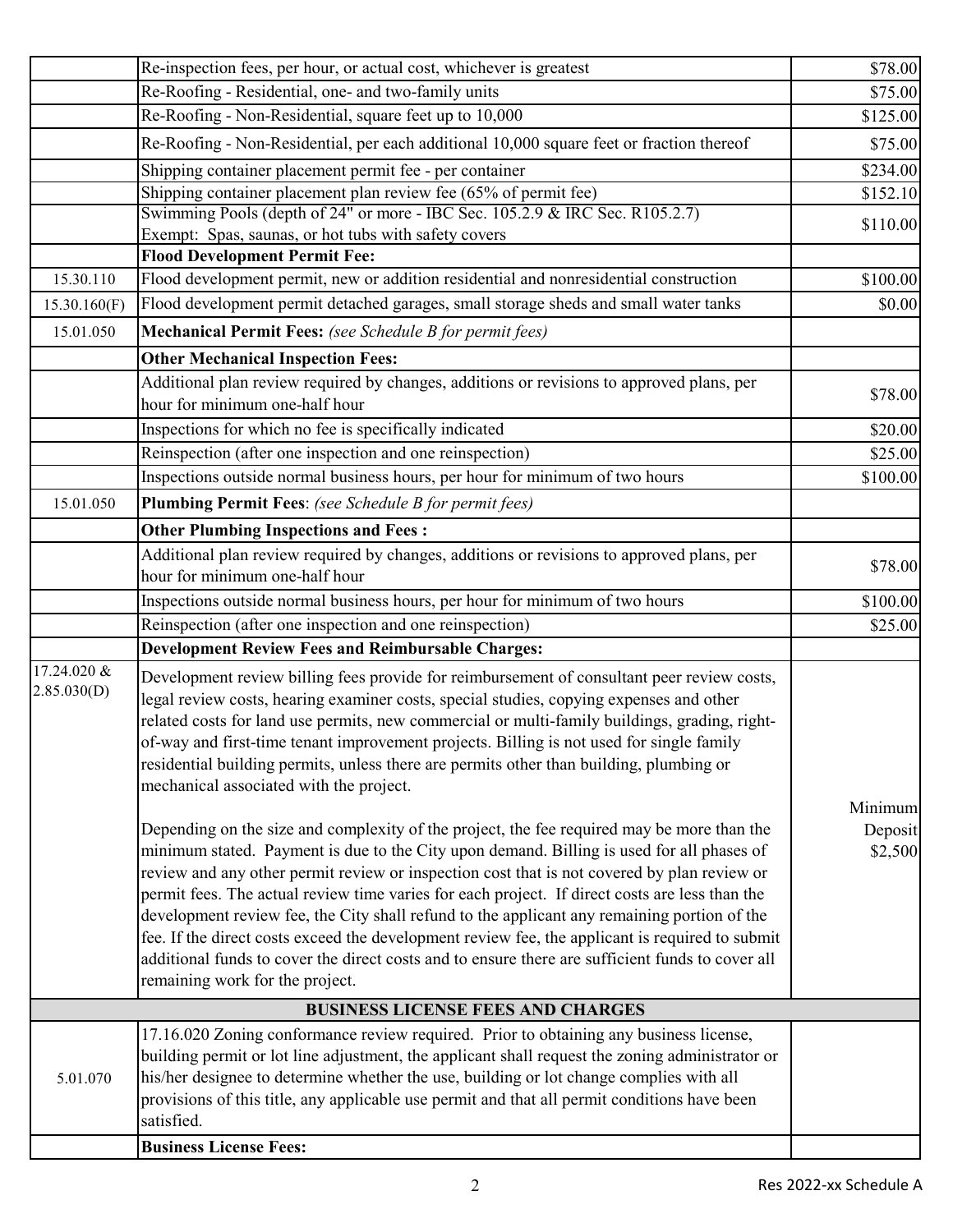|              | Regardless of the number of employees, the fee for the license shall not be more than                              |          |
|--------------|--------------------------------------------------------------------------------------------------------------------|----------|
|              | \$600.00. Employees mean full-time employees, including the owner of the business, (two                            |          |
|              | part-time employees are equal to one full-time employee.)                                                          |          |
| 5.01.120(A)  | Annual base rate                                                                                                   | \$40.00  |
| 5.01.120(B)  | Each employee (including the business owner)                                                                       | \$10.00  |
|              | In addition to the base rate and the amount per employees, an additional fee/s shall be                            |          |
|              | assessed and paid for amusement machines, (video game or pinball, card table, pool table,                          |          |
| 5.01.120(B)  | horse trolley vehicle and tavern or restaurant which serves liquor and provides dancing or                         |          |
|              | entertainment.                                                                                                     |          |
| 5.01.120(B)  | Each amusement machine, such as video game or pinball                                                              | \$10.00  |
| 5.01.120(B)  | Each Card table                                                                                                    | \$10.00  |
| 5.01.120(B)  | Each Pool table                                                                                                    | \$10.00  |
| 5.01.120(B)  | Each Horse trolley vehicle                                                                                         | \$25.00  |
| 5.01.120(B)  | Tavern or restaurant which serves liquor and provides entertainment, such as dancing or a                          | \$50.00  |
|              | floor show                                                                                                         |          |
|              | <b>Other Business Activity License Fees:</b>                                                                       |          |
| 5.10.010     | Carnival - per day                                                                                                 | \$100.00 |
| 5.10.010     | Carnival and Fair Inspection/Investigation Fee                                                                     | \$50.00  |
| 5.01.120(C)  | Circus - per event, up to three consecutive days                                                                   | \$100.00 |
| 5.01.120(C)  | Dance Hall - per year                                                                                              | \$150.00 |
| 5.01.120(C)  | Public Dance (Dances that are not part of ordinary course of business) - per day                                   | \$50.00  |
| 5.01.120(C)  | Flea market (per year or \$50.00 per day)                                                                          | \$150.00 |
|              | Home Occupation - per year                                                                                         |          |
| 5.01.120(C)  | See TMC 17.56.050 Home Occupation zoning approval required prior to issuance of Home                               | \$30.00  |
|              | Occupation business license                                                                                        |          |
| 5.01.120(C)  | Residential rental license base rate (includes one unit)                                                           | \$40.00  |
|              | Each additional residential unit over one                                                                          | \$15.00  |
| 5.01.120(C)  | Shows, exhibitions or fairs (per day)                                                                              | \$50.00  |
| 5.01.120(C)  | Transient merchant, hawker and peddler                                                                             | \$50 or  |
|              | (per month per wagon, cart or stand, or \$150.00 per year)                                                         | \$150.00 |
|              | <b>Master License Fees:</b>                                                                                        |          |
| 5.01.130(A)  | Within Toppenish Rodeo and Livestock Grounds - per year                                                            | \$300.00 |
|              | Within Toppenish Rodeo and Livestock Grounds - per event                                                           | \$50.00  |
| 5.01.130(B)  | Nonprofit community organizations - per organization per year                                                      | \$200.00 |
|              | Nonprofit community organizations - per organization per event                                                     | \$50.00  |
|              | Certain uses, because of their nature, are classified as "special events." These special events                    |          |
|              | shall be allowed by special events permit granted by the city manager or designee. See                             |          |
| 5.01.120(E)  | Late Fee (more than 30 days past renewal)                                                                          | \$25.00  |
|              | <b>Mobile Home Parks and Recreational Vehicle Parks Fees:</b>                                                      |          |
| 15.15.360(A) | Mobile Home Parks Annual Application and License Fee, not refundable; using the monthly                            | \$75.00  |
|              | average of spaces occupied and unoccupied the month prior to application<br>Base license fee plus per space charge |          |
|              |                                                                                                                    |          |
|              | In addition to the base rate an additional fee will be charged for each occupied space.                            | \$50.00  |
|              | In addition to the base rate and the fee for each occupied space, an additional fee will be                        | \$5.00   |
|              | charged for each unoccupied space                                                                                  |          |
| 15.15.360(B) | Recreational Vehicle Parks (not refundable) - per year                                                             | \$75.00  |
|              | In addition to the base rate an additional fee will be charged for each space.                                     | \$20.00  |
| 5.60.040     | <b>Entertainment License Fees:</b>                                                                                 |          |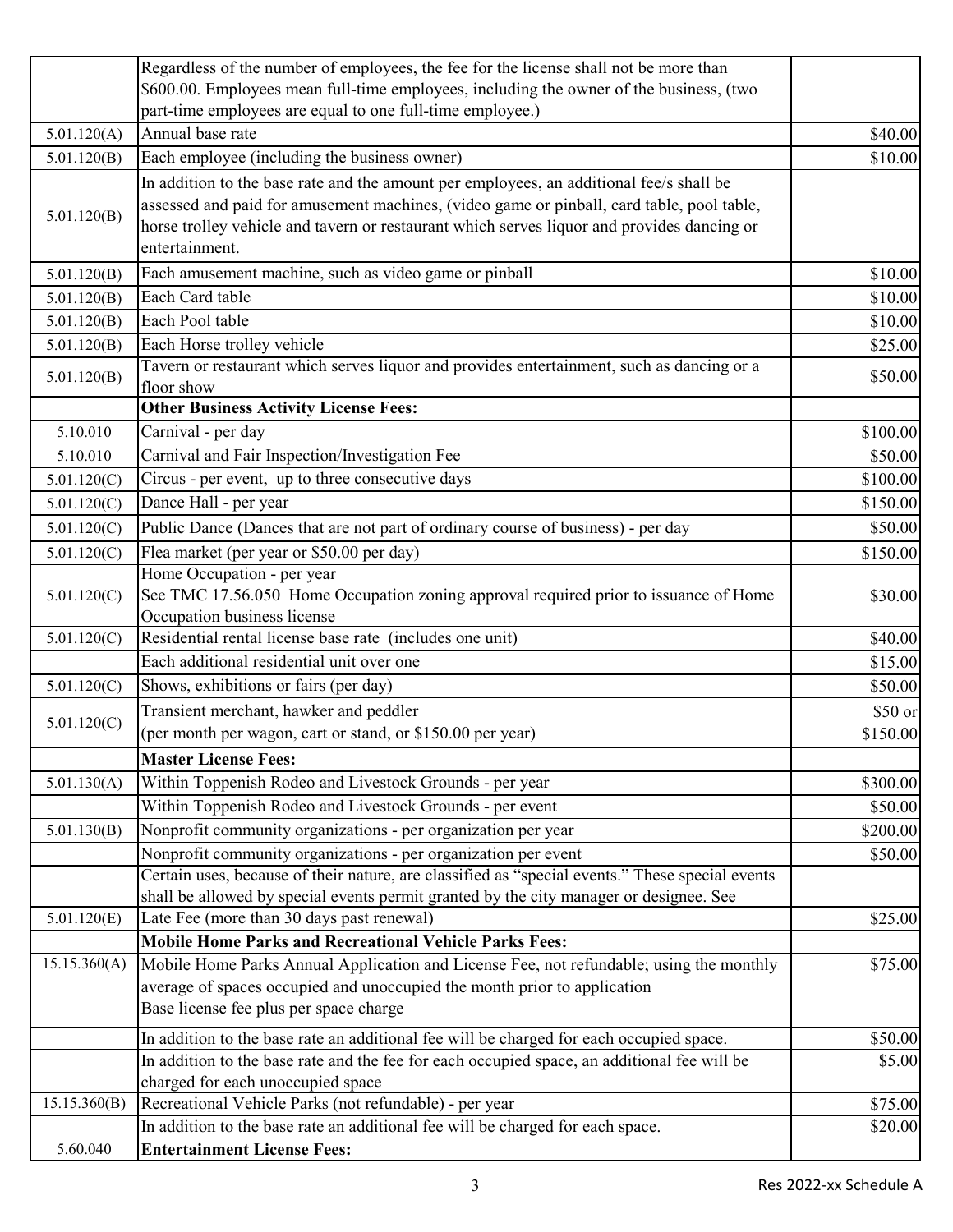|                | It is unlawful for any person to be employed as or act as an entertainer without a valid          |            |
|----------------|---------------------------------------------------------------------------------------------------|------------|
|                | license. The fee for a license shall be included with the initial application and each            |            |
|                | application renewal. In addition, a nonrefundable application fee must be paid at the time of     |            |
|                | filing an application in order to defray the costs of processing the application.                 |            |
|                | <b>Entertainer's Application</b>                                                                  | \$50.00    |
|                | Entertainer's License - per year                                                                  | \$100.00   |
| 5.50.023       | <b>Yard and Garage Sales Fees:</b>                                                                |            |
|                | Yard and Garage Sales Permit (three per property per calendar year - Jan thru Dec)                | \$10.00    |
| 5.65.120       | Special Event Fees: Parades, Athletic Events, Family Reunions, Weddings                           |            |
|                | Certain uses are classified as "special events". Special events permit are granted by the city    |            |
|                | manager or designee.                                                                              |            |
|                | Application submitted 30 days or more before the event - Resident                                 | \$50.00    |
|                | Application submitted 30 days or more before the event - Non Resident                             | \$63.00    |
|                | Application submitted less than 30 days before the event - Resident                               | \$75.00    |
|                | Application submitted less than 30 days before the event - Non Resident                           | \$94.00    |
|                | Non-Profit organizations - 50% of the above fees                                                  |            |
|                | City staff required for each event - current hourly billing rate                                  |            |
|                | Plus costs for garbage removal - quote provided by Public Works Superintendent                    |            |
|                | <b>Wireless Communication Facilities Deposit:</b>                                                 |            |
|                | If the actual costs to the City are less than the application fee deposit, then the City shall    |            |
| 5.45.410(L)    | refund to the applicant any remaining portion of the fee deposit. If the actual costs to the City | \$3,000.00 |
|                | exceed the application fee deposit, then the City may request that the applicant increase its     |            |
|                | <b>CEMETERY FEES AND CHARGES</b>                                                                  |            |
|                | <b>Grave Site Fees:</b>                                                                           |            |
| 2.65.060(A)    | <b>Adult Plot</b>                                                                                 | \$883.26   |
|                | <b>Infant Plot</b>                                                                                | \$386.43   |
|                | <b>Cremation Plot</b>                                                                             | \$342.26   |
| 2.65.060(A)    | <b>Mausoleum Tomb Fees:</b>                                                                       |            |
|                | <b>Adult Plot</b>                                                                                 | \$1,464.01 |
|                | <b>Infant Plot</b>                                                                                | \$1,464.01 |
|                | <b>Cremation Plot</b>                                                                             | \$1,464.01 |
|                | Perpetual Care & Maintenance Fees:                                                                |            |
| 2.65.060(A)    | <b>Adult Plot</b>                                                                                 | \$557.24   |
| 2.65.060(A)    | <b>Infant Plot</b>                                                                                | \$230.30   |
| 2.65.060(A)    | <b>Cremation Plot</b>                                                                             | \$185.21   |
|                | <b>Interment Fees:</b> (opening & closing)                                                        |            |
| 2.65.060(A)    | Includes placement setting of temporary concrete grave marker made by City                        |            |
|                | <b>Adult Plot</b>                                                                                 | \$708.82   |
|                | <b>Infant Plot</b>                                                                                | \$292.59   |
|                | Cremation Plot (interment into cremation plot or into occupied single adult plot)                 | \$258.35   |
|                | Mausoleum Plot                                                                                    | \$298.10   |
|                | First interred in a double deep adult plot                                                        |            |
| 2.65.060(A)(3) | (additional charge payable with the opening/closing cost of the first grave)                      | \$1,079.79 |
| 2.65.060(A)    | Grave Liner Fees: (sales tax is required for grave liners)                                        |            |
|                | <b>Full Size</b>                                                                                  | \$618.28   |
|                | Infant                                                                                            | \$337.85   |
|                | Cremation                                                                                         | \$252.83   |
|                | Extra Large Liner                                                                                 | \$717.65   |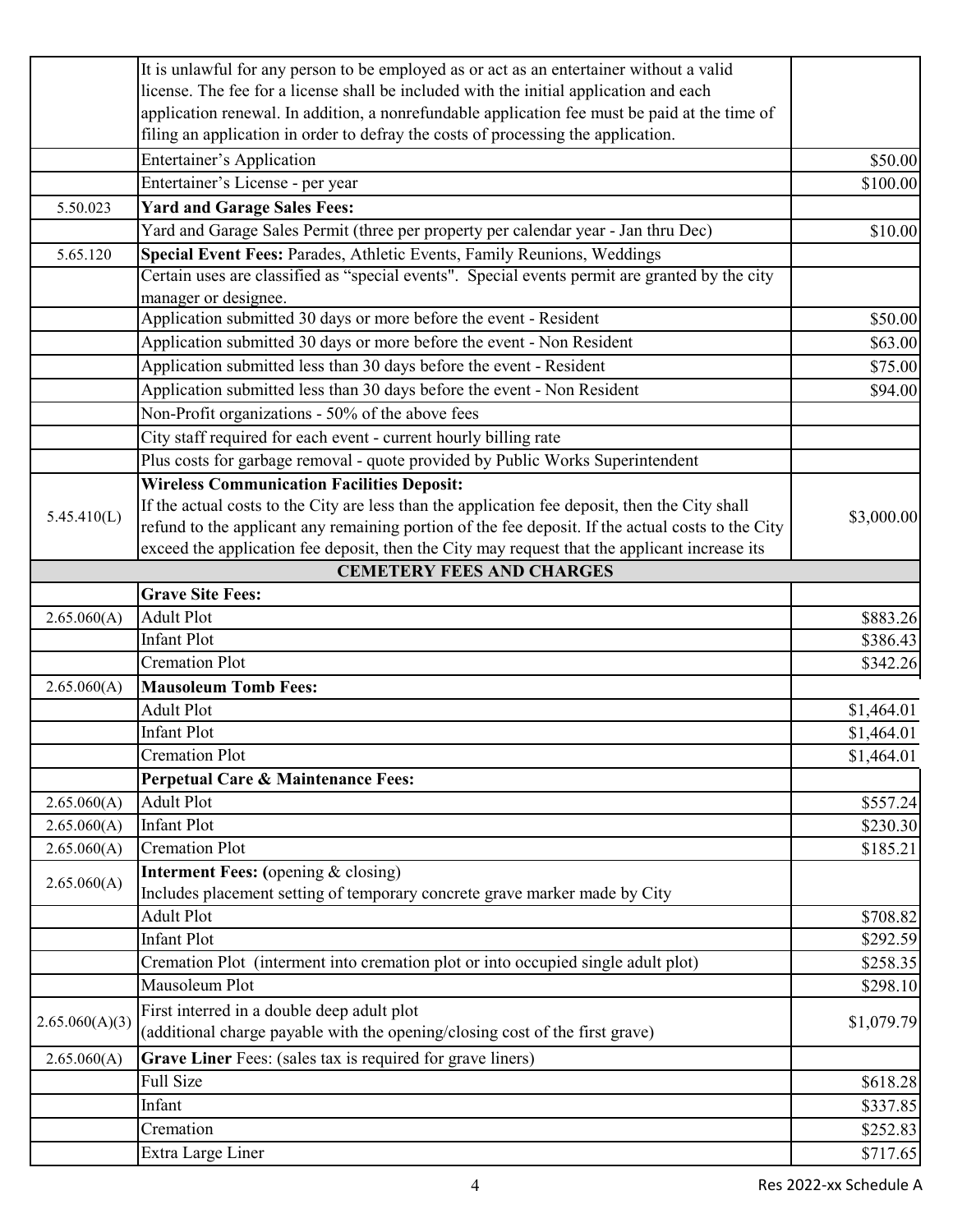|              | <b>Removal of Remains Fees:</b>                                                       |            |
|--------------|---------------------------------------------------------------------------------------|------------|
|              | From one grave to another in Elmwood                                                  |            |
|              | Opening and closing of two plots. *Requires replacement liner.                        |            |
| 2.65.060(B)  | *Adult Plot                                                                           | \$1,417.65 |
|              | *Infant Plot                                                                          | \$585.17   |
|              | *Cremation Plot                                                                       | \$516.70   |
|              | From Elmwood to be moved outside of Elmwood                                           |            |
|              | <b>Adult Plot</b>                                                                     | \$861.18   |
|              | <b>Infant Plot</b>                                                                    | \$450.46   |
|              | <b>Cremation Plot</b>                                                                 | \$298.10   |
|              | Marker & Vase Installation Fees: Maximum depth all markers 12"                        |            |
| 2.65.080(A)  | Flat Markers up to and including 12" x 24"                                            | \$370.97   |
| 2.65.080(B)  | Flat Markers 12" x 25" up to and including 12" x 36"                                  | \$450.46   |
| 2.65.080(C)  | Flat Markers 12" x 37" up to and including 12" x 40"                                  | \$523.33   |
| 2.65.080(E)  | Upright Markers with base up to and including 24" long                                | \$523.33   |
| 2.65.080(F)  | Upright Markers with base a over 24" and up to and including 36" long                 | \$596.21   |
| 2.65.080(G)  | Upright Markers with base over 36" and up to and including 40" long                   | \$675.69   |
| 2.65.080(D)  | Setting for each vase                                                                 | \$44.17    |
|              | <b>Other Burial Fees:</b>                                                             |            |
| 2.65.090     | Saturday or Non-City Workday Service                                                  | \$523.33   |
|              | <b>DOG LICENSE FEES AND CHARGES</b>                                                   |            |
| 6.05.020     | Unaltered Female or Male - per year, per dog, *for the first 3 dogs                   | \$30.00    |
| 6.05.020     | Altered Female or Male - per year, per dog, *for the first 3 dogs                     | \$15.00    |
| 6.05.025     | Unaltered Female or Male - per year, per dog, *for the 4th thru 6th dogs              | \$50.00    |
| 6.05.025     | Altered Female or Male - per year, per dog, *for the 4th thru 6th dogs                | \$25.00    |
| 6.05.025     | Unaltered Female or Male - per year, per dog, *for the 7th and more dogs              | \$70.00    |
| 6.05.025     | Altered Female or Male - per year, per dog, *for the 7th and more dogs                | \$35.00    |
|              | *Owner with 7 dogs total = $$30. + $30. + $30. + $50. + $50. + $50. + $70. = $310.00$ |            |
| 6.05.055(A3) | Potentially restricted (dangerous dog) registration fee (in addition to license fee)  | \$100.00   |
| 6.05.055(A4) | Restricted (dangerous dog) registration fee (in addition to license fee)              | \$250.00   |
| 6.05.045(A)  | Late Fee (31 or more days late)                                                       | \$7.50     |
| 6.05.030(F)  | Replacement tag                                                                       | \$5.00     |
| 6.15.030     | Annual Commerical Kennel Inspection Fee                                               | \$250.00   |
|              | FIRE PERMITS, ALARMS AND TRAINING FEES AND CHARGES                                    |            |
| 3.01.070(C)  | <b>Fire Service Fees:</b>                                                             |            |
|              | Annual Fire Inspection Fees:                                                          |            |
|              | E, I, F, H, M, S Occupancy: 0 to 5,000 square feet                                    | \$80.00    |
|              | E, I, F, H, M, S Occupancy: $5,001$ to $10,000$ square feet                           | \$105.00   |
|              | E, I, F, H, M, S Occupancy: 10,001 and over                                           | \$130.00   |
|              | A, B, R Occupancy: 0 to 5,000 square feet                                             | \$55.00    |
|              | A, B, R Occupancy: 5,001 to 10,000 square feet                                        | \$80.00    |
|              | A, B, R Occupancy: 10,001 and over                                                    | \$105.00   |
|              | Compliance Fire, Life, Safety Reinspection Fees:                                      |            |
|              | 1st reinspection                                                                      | \$0.00     |
|              | 2nd reinspection                                                                      | \$55.00    |
|              | 3rd reinspection                                                                      | \$105.00   |
|              | 4th reinspection                                                                      | \$155.00   |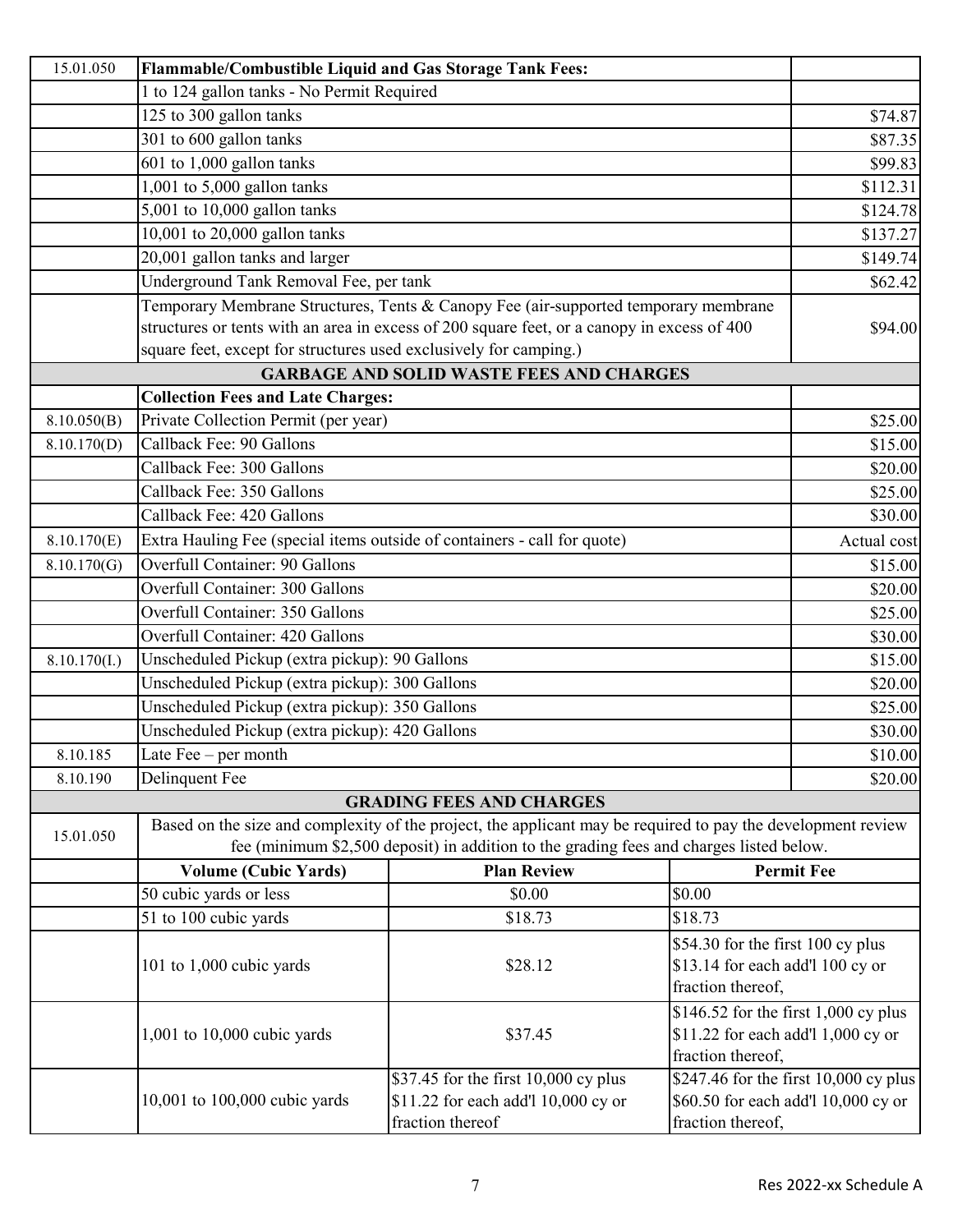|             | \$205.99 for the first 100,000 cy plus<br>\$701.92 for the first 100,000 cy<br>\$11.22 for each add'l 10,000 cy or<br>plus \$28.122 for each add'l 10,000<br>100,001 to 200,000 cubic yards<br>fraction thereof<br>cy or fraction thereof                                                                                                                                                                                                                                                                                                                                                                                                                                                                                                                                                                                                                                                                            |                                       |  |                      |  |  |  |  |
|-------------|----------------------------------------------------------------------------------------------------------------------------------------------------------------------------------------------------------------------------------------------------------------------------------------------------------------------------------------------------------------------------------------------------------------------------------------------------------------------------------------------------------------------------------------------------------------------------------------------------------------------------------------------------------------------------------------------------------------------------------------------------------------------------------------------------------------------------------------------------------------------------------------------------------------------|---------------------------------------|--|----------------------|--|--|--|--|
|             |                                                                                                                                                                                                                                                                                                                                                                                                                                                                                                                                                                                                                                                                                                                                                                                                                                                                                                                      | <b>MISCELLANEOUS FEES AND CHARGES</b> |  |                      |  |  |  |  |
| 3.01.070(A) | Copy Charges per RCW 42.56.120:                                                                                                                                                                                                                                                                                                                                                                                                                                                                                                                                                                                                                                                                                                                                                                                                                                                                                      |                                       |  |                      |  |  |  |  |
|             | (i) Photocopies of public records or printed copies of electronic public records, per page, or<br>actual cost if documents are sent out for copying                                                                                                                                                                                                                                                                                                                                                                                                                                                                                                                                                                                                                                                                                                                                                                  |                                       |  |                      |  |  |  |  |
|             | (ii) Public records scanned into an electronic format requests, per page                                                                                                                                                                                                                                                                                                                                                                                                                                                                                                                                                                                                                                                                                                                                                                                                                                             |                                       |  |                      |  |  |  |  |
|             | (iii) Scanned public records uploaded to e-mail or data storage service or other means of<br>electronic delivery, per every four electronic record                                                                                                                                                                                                                                                                                                                                                                                                                                                                                                                                                                                                                                                                                                                                                                   |                                       |  | \$0.05               |  |  |  |  |
|             | <b>Other Fees and Charges:</b>                                                                                                                                                                                                                                                                                                                                                                                                                                                                                                                                                                                                                                                                                                                                                                                                                                                                                       |                                       |  |                      |  |  |  |  |
|             | Maps                                                                                                                                                                                                                                                                                                                                                                                                                                                                                                                                                                                                                                                                                                                                                                                                                                                                                                                 |                                       |  | Actual cost          |  |  |  |  |
| 3.01.070(A) | Non-sufficient funds (NSF) check handling fee                                                                                                                                                                                                                                                                                                                                                                                                                                                                                                                                                                                                                                                                                                                                                                                                                                                                        |                                       |  | \$30.00              |  |  |  |  |
|             | Personnel Services Fee: miscellaneous inspections and municipal services                                                                                                                                                                                                                                                                                                                                                                                                                                                                                                                                                                                                                                                                                                                                                                                                                                             |                                       |  | Time and Material    |  |  |  |  |
|             |                                                                                                                                                                                                                                                                                                                                                                                                                                                                                                                                                                                                                                                                                                                                                                                                                                                                                                                      | <b>PARK FEES AND CHARGES</b>          |  |                      |  |  |  |  |
| 2.80.050(B) | <b>Park Facilities Rentals:</b>                                                                                                                                                                                                                                                                                                                                                                                                                                                                                                                                                                                                                                                                                                                                                                                                                                                                                      |                                       |  |                      |  |  |  |  |
|             | Inside City Rate: Per hour, in four hour increments, minimum four hours/\$40.00                                                                                                                                                                                                                                                                                                                                                                                                                                                                                                                                                                                                                                                                                                                                                                                                                                      |                                       |  | \$10.00              |  |  |  |  |
|             | Outside City Rate: Per hour, in four hour increments, minimum four hours/\$48.00                                                                                                                                                                                                                                                                                                                                                                                                                                                                                                                                                                                                                                                                                                                                                                                                                                     |                                       |  | \$12.00              |  |  |  |  |
|             |                                                                                                                                                                                                                                                                                                                                                                                                                                                                                                                                                                                                                                                                                                                                                                                                                                                                                                                      | PLANNING AND ZONING FEES AND CHARGES  |  |                      |  |  |  |  |
| 17.24.020 & | <b>Development Review Fees and Reimbursable Charges:</b>                                                                                                                                                                                                                                                                                                                                                                                                                                                                                                                                                                                                                                                                                                                                                                                                                                                             |                                       |  |                      |  |  |  |  |
| 2.85.030(D) | Development review billing fees provide for reimbursement of consultant peer review costs,<br>legal review costs, hearing examiner costs, special studies, copying expenses and other<br>related costs for land use permits, new commercial or multi-family buildings, grading, right-<br>of-way and first-time tenant improvement projects. Billing is not used for single family<br>residential building permits, unless there are permits other than building, plumbing or<br>mechanical associated with the project.<br>Depending on the size and complexity of the project, the fee required may be more than the<br>minimum stated. Payment is due to the City upon demand. Billing is used for all phases of<br>review and any other permit review or inspection cost that is not covered by plan review or<br>permit fees. The actual review time varies for each project. If direct costs are less than the |                                       |  |                      |  |  |  |  |
|             | development review fee, the City shall refund to the applicant any remaining portion of the<br>fee. If the direct costs exceed the development review fee, the applicant is required to submit<br>additional funds to cover the direct costs and to ensure there are sufficient funds to cover all<br>remaining work for the project.                                                                                                                                                                                                                                                                                                                                                                                                                                                                                                                                                                                |                                       |  |                      |  |  |  |  |
| 2.85.020    | <b>Planning &amp; Zoning Fees and Charges:</b>                                                                                                                                                                                                                                                                                                                                                                                                                                                                                                                                                                                                                                                                                                                                                                                                                                                                       |                                       |  |                      |  |  |  |  |
|             | Comprehensive plan amendment                                                                                                                                                                                                                                                                                                                                                                                                                                                                                                                                                                                                                                                                                                                                                                                                                                                                                         |                                       |  | \$300.00             |  |  |  |  |
|             | Substantial development permit under the shoreline master program                                                                                                                                                                                                                                                                                                                                                                                                                                                                                                                                                                                                                                                                                                                                                                                                                                                    |                                       |  | \$300.00             |  |  |  |  |
|             | Critical areas permit                                                                                                                                                                                                                                                                                                                                                                                                                                                                                                                                                                                                                                                                                                                                                                                                                                                                                                |                                       |  | \$100.00             |  |  |  |  |
| 14.10.010   | <b>SEPA - Environmental Review Fees:</b>                                                                                                                                                                                                                                                                                                                                                                                                                                                                                                                                                                                                                                                                                                                                                                                                                                                                             |                                       |  |                      |  |  |  |  |
|             | Environment Checklist Review when public notice is stand alone                                                                                                                                                                                                                                                                                                                                                                                                                                                                                                                                                                                                                                                                                                                                                                                                                                                       |                                       |  | \$250.00             |  |  |  |  |
|             | Environment Checklist Review when public notice is combined with other required public<br>notices                                                                                                                                                                                                                                                                                                                                                                                                                                                                                                                                                                                                                                                                                                                                                                                                                    |                                       |  | \$100.00             |  |  |  |  |
|             | Preparation of a Draft EIS                                                                                                                                                                                                                                                                                                                                                                                                                                                                                                                                                                                                                                                                                                                                                                                                                                                                                           |                                       |  |                      |  |  |  |  |
|             | Preparation of an EIS Scoping                                                                                                                                                                                                                                                                                                                                                                                                                                                                                                                                                                                                                                                                                                                                                                                                                                                                                        |                                       |  | \$500.00<br>\$200.00 |  |  |  |  |
|             | Preparation of a Final EIS                                                                                                                                                                                                                                                                                                                                                                                                                                                                                                                                                                                                                                                                                                                                                                                                                                                                                           |                                       |  | \$200.00             |  |  |  |  |
|             | <b>Sign Permit - Zoning Review Fees:</b>                                                                                                                                                                                                                                                                                                                                                                                                                                                                                                                                                                                                                                                                                                                                                                                                                                                                             |                                       |  |                      |  |  |  |  |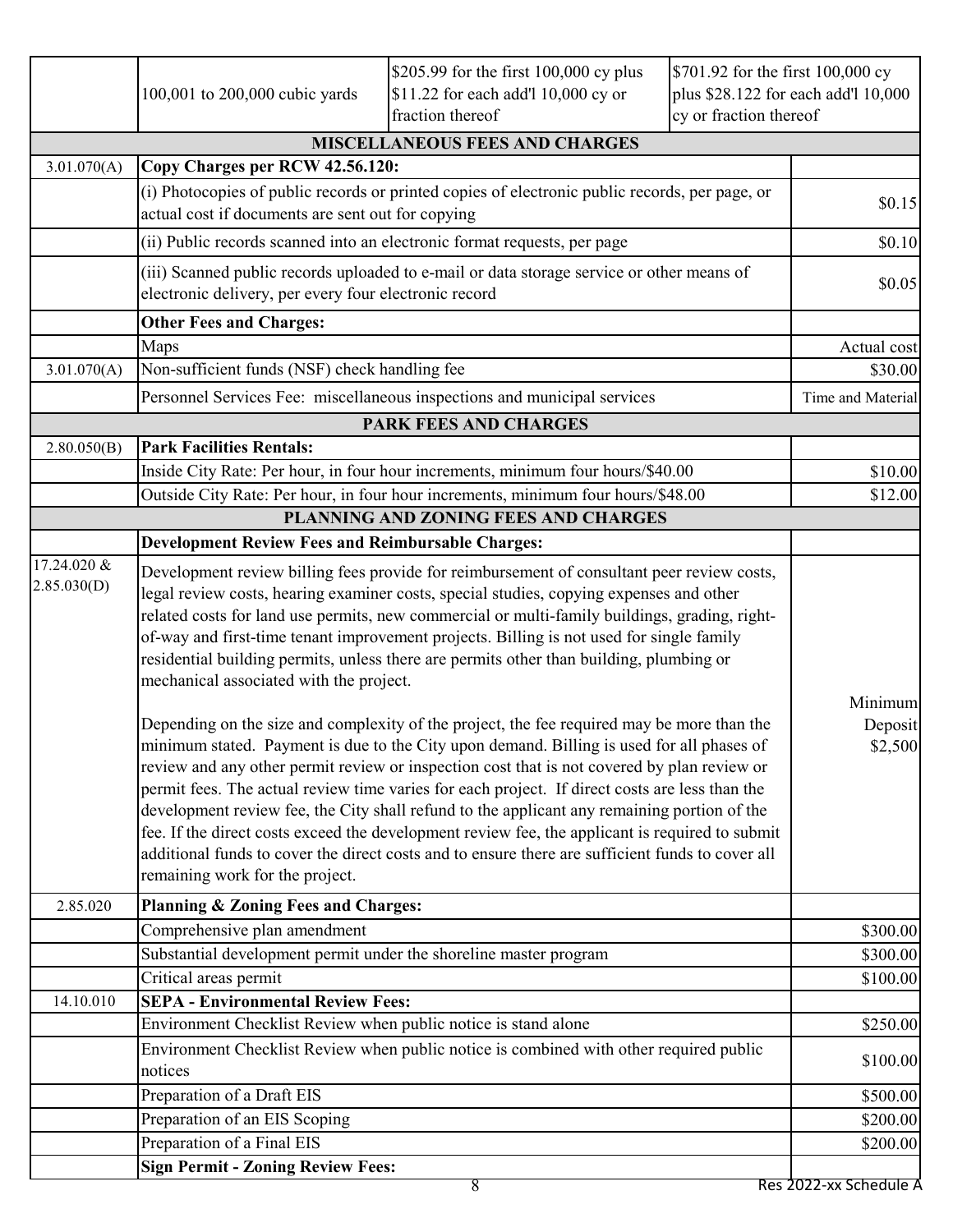| 15.10.020(G) | Up to 25 sq. ft. sign                                                                           |               |                 |                                                                                                  | \$30.00         |  |
|--------------|-------------------------------------------------------------------------------------------------|---------------|-----------------|--------------------------------------------------------------------------------------------------|-----------------|--|
| 15.10.020(G) | Each additional sq. ft over 25 sq. ft.                                                          |               | \$0.50          |                                                                                                  |                 |  |
| 16.08.060(B) | <b>Subdivision Qualified Exemption Application Fees:</b>                                        |               |                 |                                                                                                  |                 |  |
|              | First action                                                                                    |               |                 |                                                                                                  | \$100.00        |  |
|              | Each additional action                                                                          |               |                 |                                                                                                  | \$25.00         |  |
|              | <b>Subdivision Fees:</b>                                                                        |               |                 |                                                                                                  |                 |  |
|              | Short Plat: 2 to 6 lots                                                                         |               |                 |                                                                                                  | \$250.00        |  |
|              | Formal (long) Plat Application: 7 or more lots                                                  |               |                 |                                                                                                  | \$300.00 plus   |  |
|              |                                                                                                 |               |                 |                                                                                                  | \$15.00 per lot |  |
|              | Extend preliminary plat deadline                                                                |               |                 |                                                                                                  |                 |  |
|              | Final Plat Application:                                                                         |               |                 |                                                                                                  |                 |  |
|              | Short and Long Subdivision                                                                      |               |                 |                                                                                                  | \$300.00        |  |
|              | 16.18.010(3)(g) Alter, Amend, or Vacate Plat Application (including street/right-of-way)        |               |                 |                                                                                                  | \$300.00        |  |
| 17.16.050    | <b>Certificate of Zoning Compliance Certificate Fees:</b>                                       |               |                 |                                                                                                  |                 |  |
|              | New application                                                                                 |               |                 |                                                                                                  | \$150.00        |  |
|              | Renewal                                                                                         |               |                 |                                                                                                  | \$25.00         |  |
|              | <b>Conditional Property Use Permit Fees:</b>                                                    |               |                 |                                                                                                  | \$100.00        |  |
|              | Development Review Deposit Required                                                             |               |                 |                                                                                                  |                 |  |
| 17.56        | <b>Special Property Use Permit Fees:</b>                                                        |               |                 |                                                                                                  | \$100.00        |  |
|              | Development Review Deposit Required                                                             |               |                 |                                                                                                  |                 |  |
|              | Mobile home parks                                                                               | Grange halls  | Schools         | Temporary facilities                                                                             |                 |  |
|              | Crematories                                                                                     | Clubs         | Daycare Centers | Permitted special uses in B3                                                                     |                 |  |
|              | Churches                                                                                        | Philanthropic | (not in home)   | zones.                                                                                           | \$350.00        |  |
|              | <b>Fraternal Lodges</b>                                                                         | Institutions  | Nursing Homes   |                                                                                                  |                 |  |
| TMC.56.050   | <b>Home occupations</b>                                                                         |               |                 |                                                                                                  | \$150.00        |  |
|              |                                                                                                 |               |                 | Special property permit issued for business performed from a residence in R1 & R2 and is clearly |                 |  |
|              | incidental and secondary to the use of the premises as a dwelling place and does not change the |               |                 |                                                                                                  |                 |  |
|              |                                                                                                 |               |                 | character thereof. This occupation shall be carried on or conducted only by members of a family  |                 |  |
|              | residing in the dwelling with no outside help employed.                                         |               |                 |                                                                                                  |                 |  |
|              | Variance Applications Fees: plus applicable costs of all additional public notifications        |               |                 |                                                                                                  |                 |  |
|              | and/or staff time resulting from applicant requested changes based on the judgement of the      |               |                 |                                                                                                  |                 |  |
|              | administrator                                                                                   |               |                 |                                                                                                  |                 |  |
|              | First action on parcel                                                                          |               |                 |                                                                                                  | \$300.00        |  |
|              | per each additional related action on same parcel                                               |               |                 |                                                                                                  | \$50.00         |  |
| 15.15.320    | Mobile home/RV park variances                                                                   |               |                 |                                                                                                  | \$300.00        |  |
|              | Zoning Code Amendments: plus applicable costs of all additional public notifications            |               |                 |                                                                                                  |                 |  |
|              | and/or staff time resulting from applicant requested changes based on the judgement of the      |               |                 |                                                                                                  |                 |  |
|              | administrator                                                                                   |               |                 |                                                                                                  |                 |  |
|              | Sites up to one acre                                                                            |               |                 |                                                                                                  | \$300.00        |  |
|              | Sites more than one acre                                                                        |               | \$400.00        |                                                                                                  |                 |  |
|              | Amendment to zoning or subdivision ordinance text                                               |               |                 |                                                                                                  | \$300.00        |  |
| 17.24.030(E) | Similar use determination                                                                       |               |                 |                                                                                                  | \$150.00        |  |
| 17.24.030(F) | Applicant's request for special planning commission meeting                                     |               |                 |                                                                                                  | \$35.00         |  |
|              | Administrative appeal                                                                           |               |                 |                                                                                                  | \$300.00        |  |
|              | Reconsideration of hearing examiner decision                                                    |               |                 |                                                                                                  | \$300.00        |  |
|              |                                                                                                 |               |                 | Rescheduling by applicant of hearing before planning commission, hearing examiner or city        |                 |  |
|              | council                                                                                         |               |                 |                                                                                                  | \$150.00        |  |
| 17.26.080    | Design District Planning Review                                                                 |               |                 |                                                                                                  | \$150.00        |  |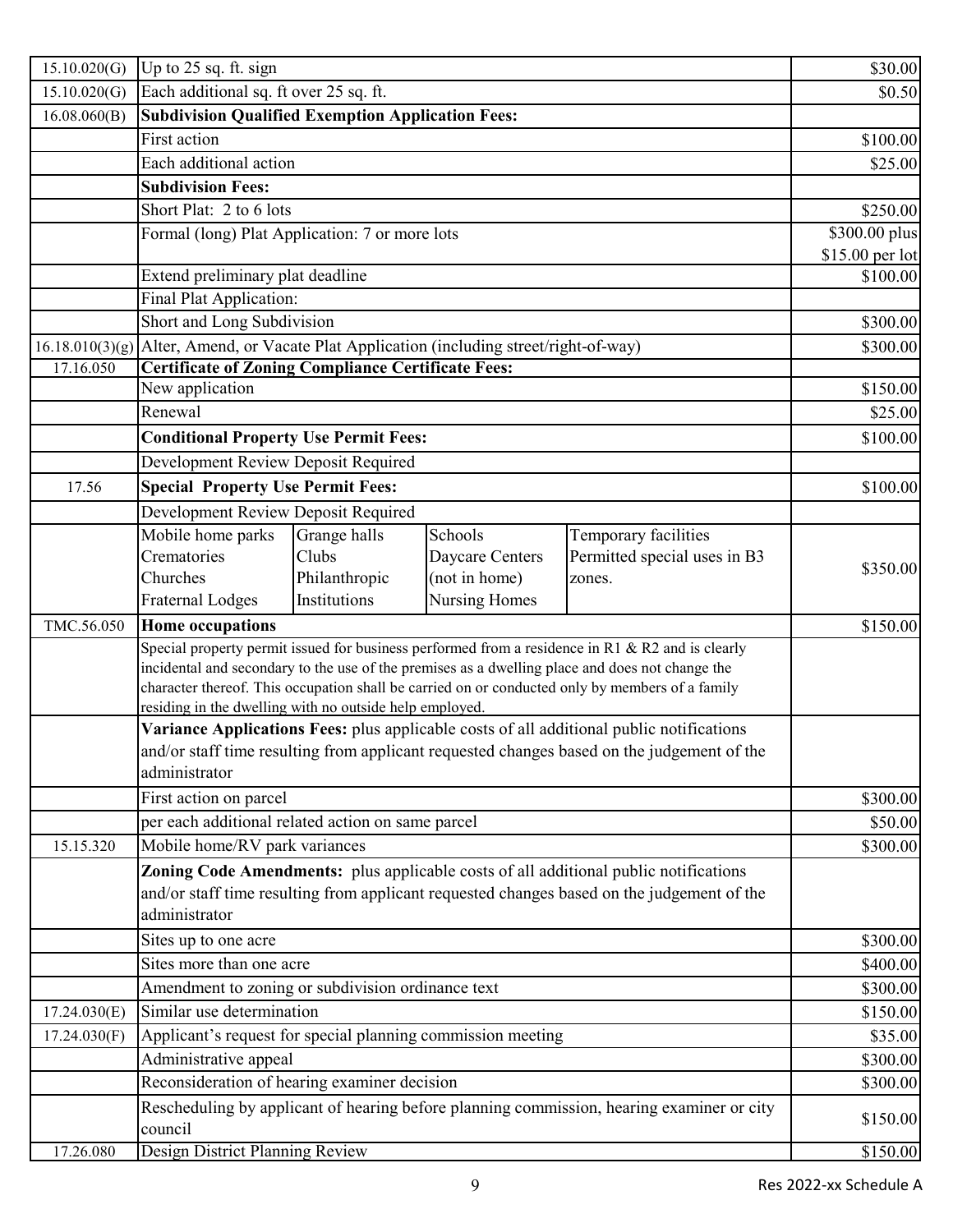| 17.85.120   | Application subject to Public Hearing                                                   | \$300.00 |
|-------------|-----------------------------------------------------------------------------------------|----------|
|             | Application subject to Administrative Review                                            | \$50.00  |
|             | Application to Vacate Public Right of Way, plus applicable costs of appraisal, land and |          |
|             | recording fees                                                                          | \$300.00 |
|             | POLICE AND LAW ENFORCEMENT FEES AND CHARGES                                             |          |
| 1.16.040    | <b>Booking Fee</b>                                                                      | \$23.00  |
|             | <b>Fingerprinting Fees:</b>                                                             |          |
| 3.01.070(B) | 1st card - resident                                                                     | \$15.00  |
| 3.01.070(B) | each additional card - resident                                                         | \$25.00  |
| 3.01.070(B) | 1st card - nonresident                                                                  | \$19.00  |
|             | each additional card - nonresident                                                      | \$31.00  |
|             | <b>Case Reports or Misc. Reports Fees</b>                                               |          |
| 3.01.070(B) | <b>Insurance Company</b>                                                                | \$15.00  |
| 3.01.070(B) | Citizen - per page                                                                      | \$0.15   |
| 3.01.070(B) | Victim - per page                                                                       | \$0.15   |
|             | <b>Accident Report Fees</b>                                                             |          |
| 3.01.070(B) | <b>Insurance Company</b>                                                                | \$15.00  |
| 3.01.070(B) | Citizen - per page                                                                      | \$0.15   |
| 3.01.070(B) | Victim - per page                                                                       | \$0.15   |
| 3.01.070(B) | Communication Tapes/CD's                                                                | \$10.00  |
|             | <b>Concealed Pistol License (Fee set by WA State DOL) Fees</b>                          |          |
| 3.01.070(B) | Original                                                                                | \$48.00  |
| 3.01.070(B) | Renewal                                                                                 | \$32.00  |
| 3.01.070(B) | Late Renewal                                                                            | \$42.00  |
| 3.01.070(B) | Replacements                                                                            | \$10.00  |
|             | <b>False Alarm Fees:</b>                                                                |          |
| 8.08.040    | First response                                                                          | \$0.00   |
| 8.08.040    | Each response in excess of one per year                                                 | \$50.00  |
|             | RECREATION AND SWIMMING PROGRAM FEES AND CHARGES                                        |          |
| 2.75.010    | <b>Recreation Programs Fees:</b>                                                        |          |
|             | Youth - resident                                                                        | \$21.00  |
|             | Adult - resident                                                                        | \$21.00  |
|             | Youth - nonresident                                                                     | \$25.00  |
|             | Adult - nonresident                                                                     | \$25.00  |
|             | <b>Adult Fitness Class Fees:</b>                                                        |          |
|             | Per session                                                                             | \$3.00   |
|             | Per month                                                                               | \$30.00  |
|             | <b>Aquatics Fees:</b>                                                                   |          |
| 2.75.010    | General Admission:                                                                      |          |
|             | Youth (up to 12 years old, includes sales tax)                                          | \$2.00   |
|             | Adult (13 years and older, includes sales tax)                                          | \$3.00   |
|             | <b>Discount Tickets:</b>                                                                |          |
|             | 10 youth tickets (20% discount) - resident                                              | \$16.00  |
|             | 10 youth tickets (10% discount) - nonresident                                           | \$18.00  |
|             | 10 adult tickets (20% discount) - resident                                              | \$24.00  |
|             | 10 adult tickets (10% discount) - nonresident                                           | \$27.00  |
| 2.75.010    | <b>Season Pass</b>                                                                      |          |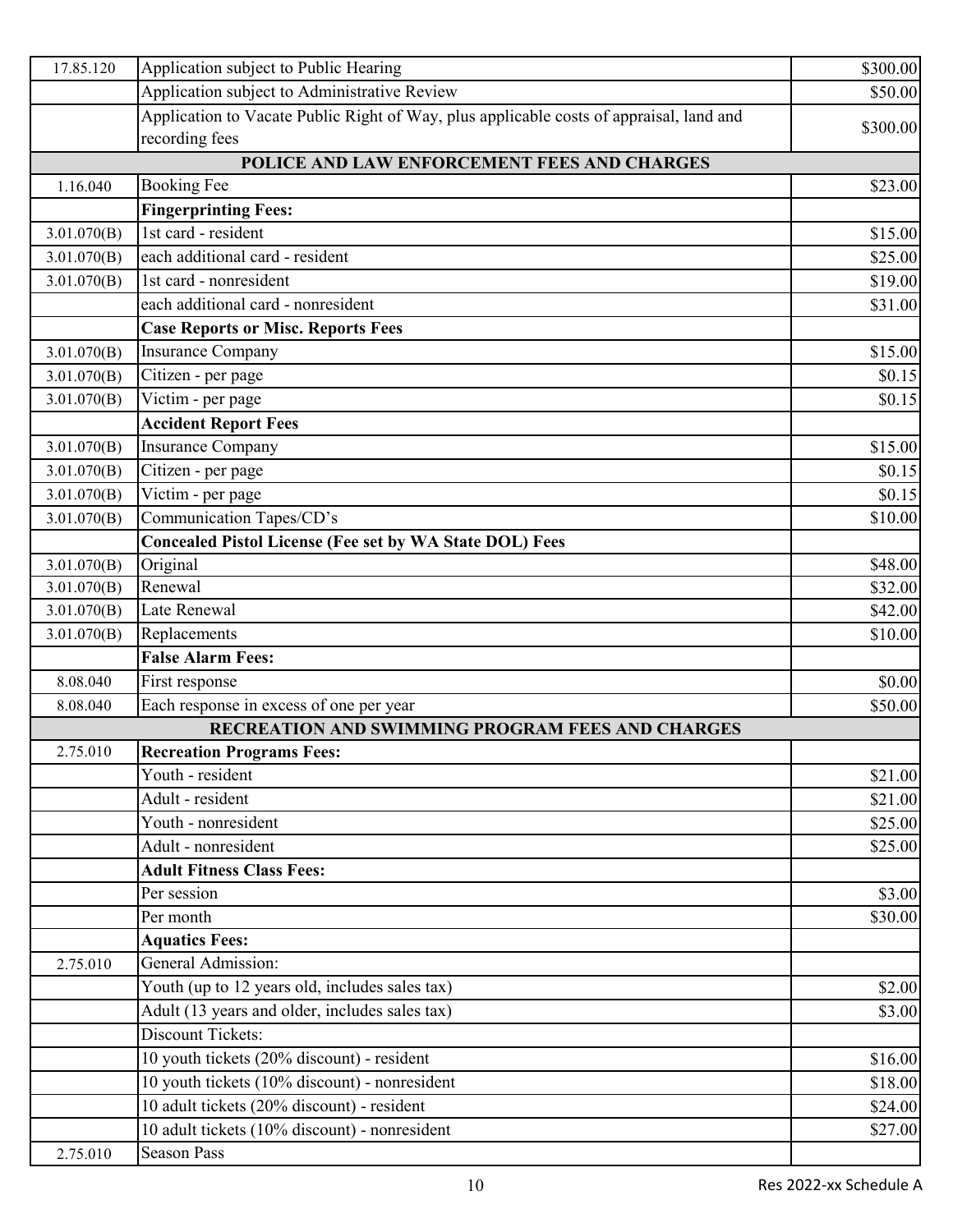|                | Youth - resident (up to 12 years old)                                                         | \$56.00                         |
|----------------|-----------------------------------------------------------------------------------------------|---------------------------------|
|                | Youth - nonresident (up to 12 years old)                                                      | \$70.00                         |
|                | Single Person (13 years and older) - resident                                                 | \$84.00                         |
|                | Single Person (13 years and older) - nonresident                                              | \$105.00                        |
|                | *Honored Citizen - resident                                                                   | \$56.00                         |
|                | *Honored Citizen - nonresident                                                                | \$70.00                         |
|                | Swim Team Member - resident                                                                   | \$84.00                         |
|                | Swim Team Member - nonresident                                                                | \$105.00                        |
|                | Family: 2 to 6 family members - resident                                                      | \$168.00                        |
|                | Family: 2 to 6 family members - nonresident                                                   | \$210.00                        |
|                | Family: each additional person after 6 - resident                                             | \$28.00                         |
|                | Family: each additional person after 6 - nonresident                                          | \$35.00                         |
|                | *Honored citizen is for those who are 62 years or older, possess a State of Washington        |                                 |
|                | Handicapped Parking Placard (wallet card), SSI Disabled, or active duty military and veterans |                                 |
|                | of America.                                                                                   |                                 |
| 2.75.010       | <b>Pool Rental Fees:</b>                                                                      |                                 |
|                | up to 50 swimmers $-$ resident (per hour)                                                     | \$128.00                        |
|                | up to 50 swimmers – nonresident (per hour)                                                    | \$160.00                        |
|                | each swimmer over 50 swimmers – resident (per hour)                                           | \$1.00                          |
|                | each swimmer over 50 swimmers - nonresident (per hour)                                        | \$1.25                          |
|                | <b>Aquatic Class Fees:</b>                                                                    |                                 |
| 2.75.010       | Water Safety Class (Swim Lessons) - resident                                                  | \$27.50                         |
|                | Water Safety Class (Swim Lessons) - nonresident                                               | \$34.10                         |
|                | Lifeguard Training - Initial Certification                                                    | \$175.00                        |
|                | Lifeguard Training - Re-certification                                                         | \$75.00                         |
|                | SEWER, STREET, AND WATER FEES AND CHARGES                                                     |                                 |
|                | Based on the size and complexity of the project, the applicant may be required to pay the     |                                 |
|                | development review fee (minimum \$2,500) in addition to the sewer, street, and water fees     |                                 |
|                | and charges listed below.                                                                     |                                 |
|                | <b>SEWER PERMIT FEES AND CHARGES</b>                                                          |                                 |
|                | <b>Sewer Fees &amp; Charges:</b>                                                              |                                 |
| 2.85.030(B)(1) | Sewer video inspection                                                                        | \$50.00                         |
| 2.85.030(B)(1) | Per foot of main inspected                                                                    | \$2.50                          |
| 2.85.030(A)(1) | Sewer Tap & Inspection, per tap (from main line to property)                                  | \$250.00                        |
| 13.46.020      | Sewer System Connection Charge per connection                                                 | \$2,000.00                      |
| 13.34.010      | Side Sewers Connection Permit (from property line to structure)                               | \$250.00                        |
|                | Side Sewer Repair Permit (from property line to structure)                                    | \$50.00                         |
| 13.44.050      | Late $\text{Fee}-\text{per month}$                                                            | \$10.00                         |
| 13.44.055      | Non-payment sewer shut-off fee                                                                | \$20.00 plus<br>time & material |
|                | <b>STREET PERMIT FEES AND CHARGES</b>                                                         |                                 |
|                | <b>Road and Street Fees and Charges:</b>                                                      |                                 |
| 2.85.020       | Permit to occupy right-of-way                                                                 | \$100.00                        |
| 16.18          | Vacation of public right-of-way plus cost of appraisal and land (outside of plat)             | \$225.00                        |
| 12.04.080      | <b>Sidewalk Construction Permit</b>                                                           | \$100.00                        |
| 12.04.170      | Driveway Permit                                                                               | \$100.00                        |
| 12.08.010      | Excavation/Right-of-Way Permit                                                                | \$100.00                        |
| 13.04.060(B)   | Pavement Cut per square foot for paved or oiled streets                                       | \$6.00                          |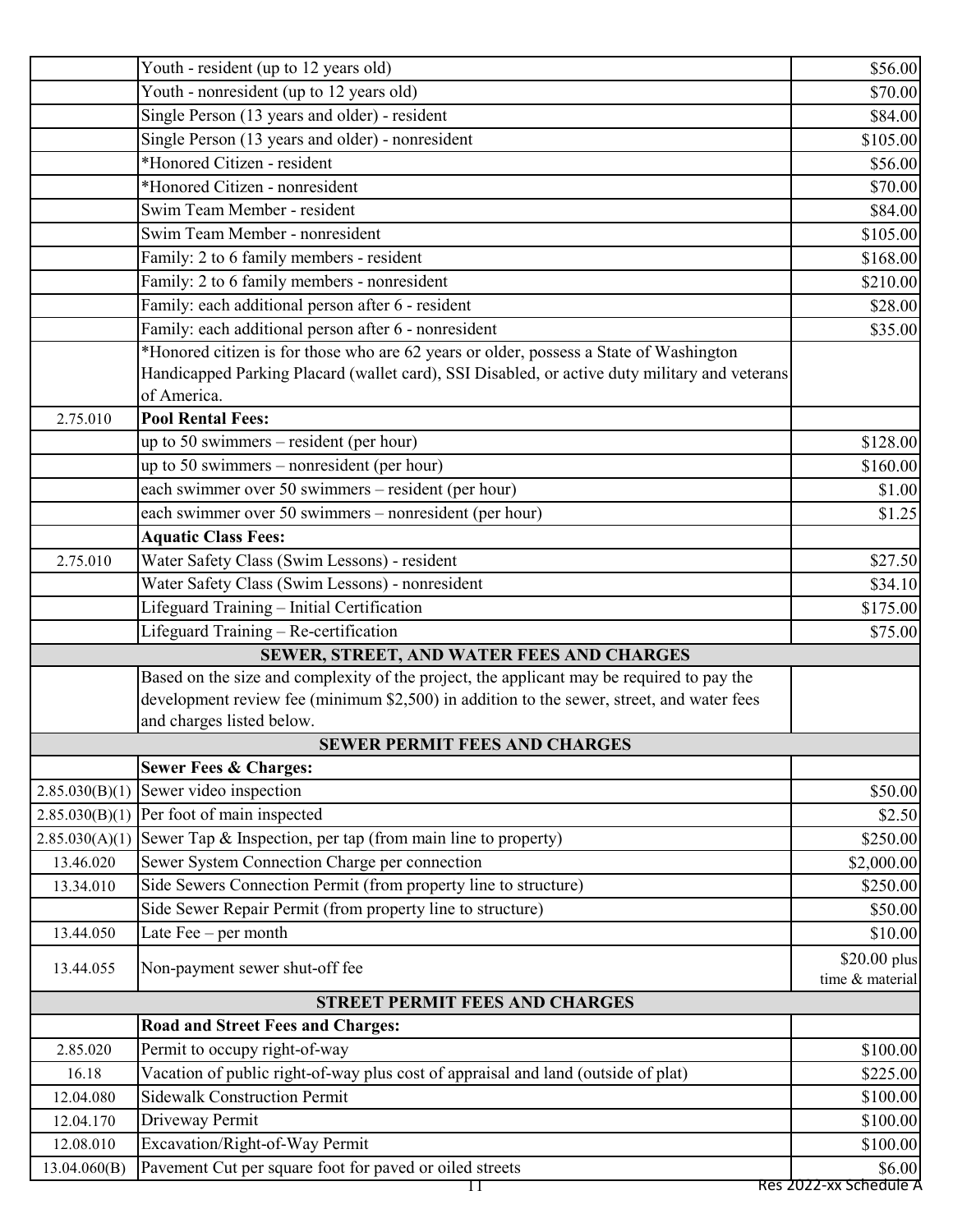|                | <b>Storm and Surface Water Connection Fees:</b>                                          |                    |
|----------------|------------------------------------------------------------------------------------------|--------------------|
|                | Connection Fee (as prescribed in TMC 13.60.040)                                          | See 13.60.040      |
| 2.85.030(A)(3) | Storm Drain improvement inspection (from main property)                                  | \$250.00           |
|                | <b>WATER PERMIT FEES AND CHARGES</b>                                                     |                    |
|                | <b>Water Fees &amp; Charges:</b>                                                         |                    |
| 2.85.030(A)(2) | Water main improvement inspection service, per lot or parcel                             | \$200.00           |
| 2.85.030(B)(2) | Water main pressure testing, per test                                                    | \$50.00            |
|                | $2.85.030(B)(3)$ Water main bacterial test, per test                                     | \$100.00           |
|                | <b>Water Meter and Service Connection Fees:</b>                                          |                    |
|                | Water Meter & Connection to Water Service: main tap, excavation, pipe, meter & set-up    |                    |
| 13.04.060(A)   | 3/4" service                                                                             | \$1,300.00         |
| 13.04.060(A)   | 1" service                                                                               | \$1,600.00         |
| 13.04.060(A)   | $11/2$ " service                                                                         | \$2,200.00         |
| 13.04.060(A)   | 2" service                                                                               | \$2,900.00         |
| 13.04.060(A)   | Over 2" (actual cost deducted from deposit                                               | \$3,500.00         |
|                | Water Meter Only (existing water service to the property)                                |                    |
|                | $5/8$ " or $3/4$ " service                                                               | \$340.00           |
|                | 1" water meter only                                                                      | \$438.00           |
|                | $1\frac{1}{2}$ " water meter only                                                        | \$712.00           |
|                | 2" water meter only                                                                      | \$905.00           |
| 13.04.090      | Water Facility Charges - per connection                                                  | \$2,000.00         |
|                | <b>Fire Hydrant Meter Fees:</b>                                                          |                    |
| 13.16.040(E)   | <b>Hydrant Permit</b>                                                                    | \$75.00            |
|                | Water Usage per 1,000 gallons (minimum 1,000 gallons)                                    | \$14.45            |
|                | Meter damage deposit                                                                     | \$900.00           |
|                | Meter monthly rental (minimum one month)                                                 | \$50.00            |
|                | <b>Other Water Fees and Charges:</b>                                                     |                    |
| 13.08.080      | Tampering with or turning water off or on at the water meter. Cost to remove and replace | <b>Actual Cost</b> |
|                | water lines and water meter - charges assessed to utility account                        |                    |
| 13.08.130      | Improper connection - Residential Penalty                                                | \$100.00           |
|                | Improper connection - Commercial Penalty                                                 | \$250.00           |
|                | Improper connection - Fire Hydrant Penalty                                               | \$500.00           |
| 13.12.020      | Water meter testing deposit, per customer request                                        | \$20.00            |
| 13.16.060      | Late Fee (per month)                                                                     | \$10.00            |
| 13.16.070      | Non-payment water shut-off fee                                                           | \$20.00            |
| 13.16.070      | Meter tampering shut-off fee and lock (1st offense) assessed to utility account          | \$40.00            |
| 13.16.070      | Meter tampering shut-off fee and meter pull (2nd offense) assessed to utility account    | \$100.00           |
| 13.16.110      | After hours nonemergency turn-on/turn off<br>Meter re-read                               | \$110.00           |
|                |                                                                                          | \$10.00            |
|                | Final meter read                                                                         | \$10.00            |
|                | Customer request water shut-off fee                                                      | \$10.00            |
|                | Collection agency assignment fee                                                         | As assigned        |
|                | Fire Sprinkler Suppression Fees: - monthly charge                                        |                    |
| 13.20.050      | <b>Inside City Limits</b>                                                                |                    |
|                | 2" Service - inside city limits                                                          | \$3.89             |
|                | 3" Service - inside city limits                                                          | \$5.69             |
|                | 4" Service - inside city limits                                                          | \$11.38            |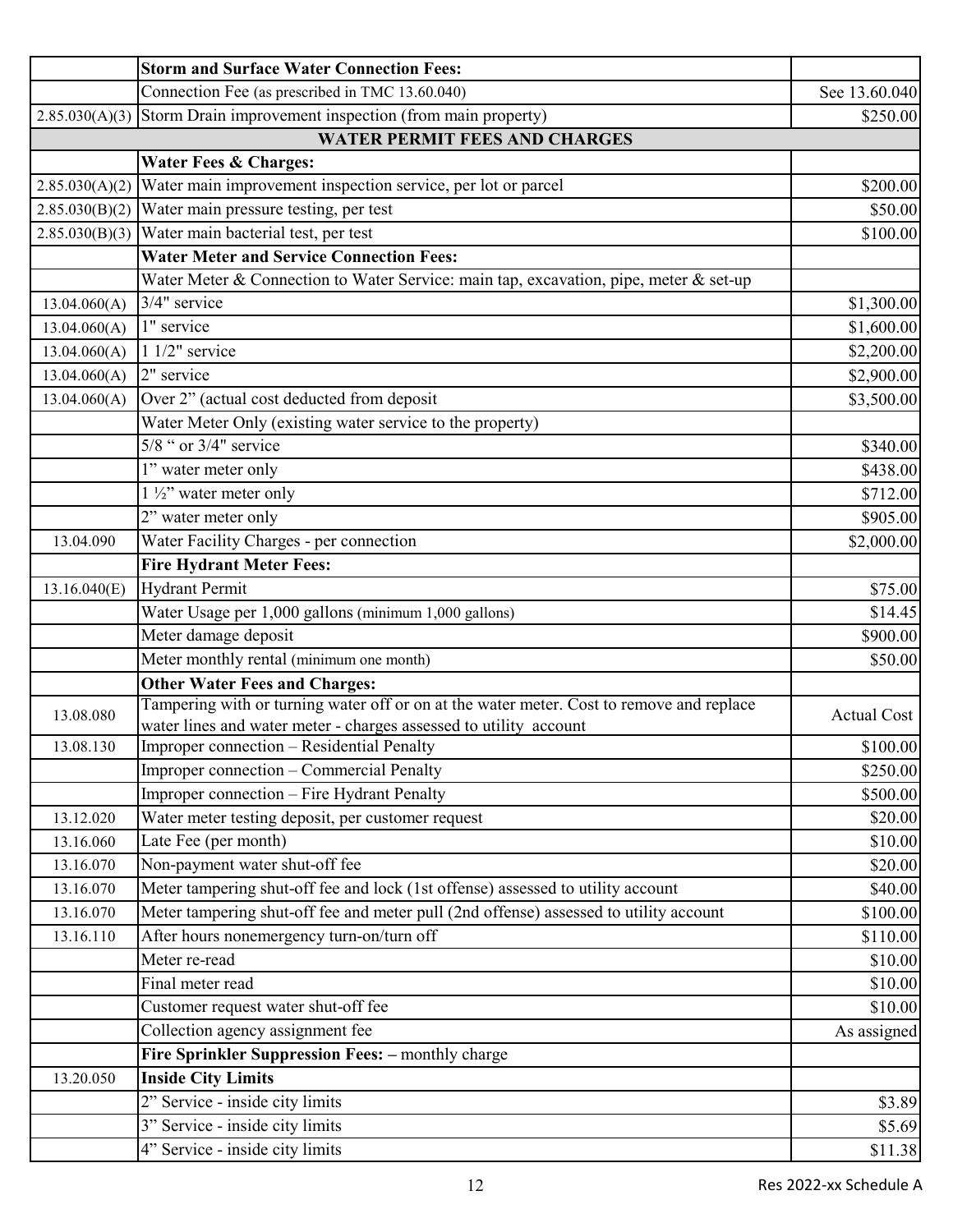|           | 6" Service - inside city limits  | \$33.46 |
|-----------|----------------------------------|---------|
|           | 8" Service - inside city limits  | \$71.27 |
| 13.20.060 | <b>Outside City Limits</b>       |         |
|           | 2" Service - outside city limits | \$4.86  |
|           | 3" Service - outside city limits | \$7.11  |
|           | 4" Service - outside city limits | \$14.23 |
|           | 6" Service - outside city limits | \$41.83 |
|           | 8" Service - outside city limits | \$89.09 |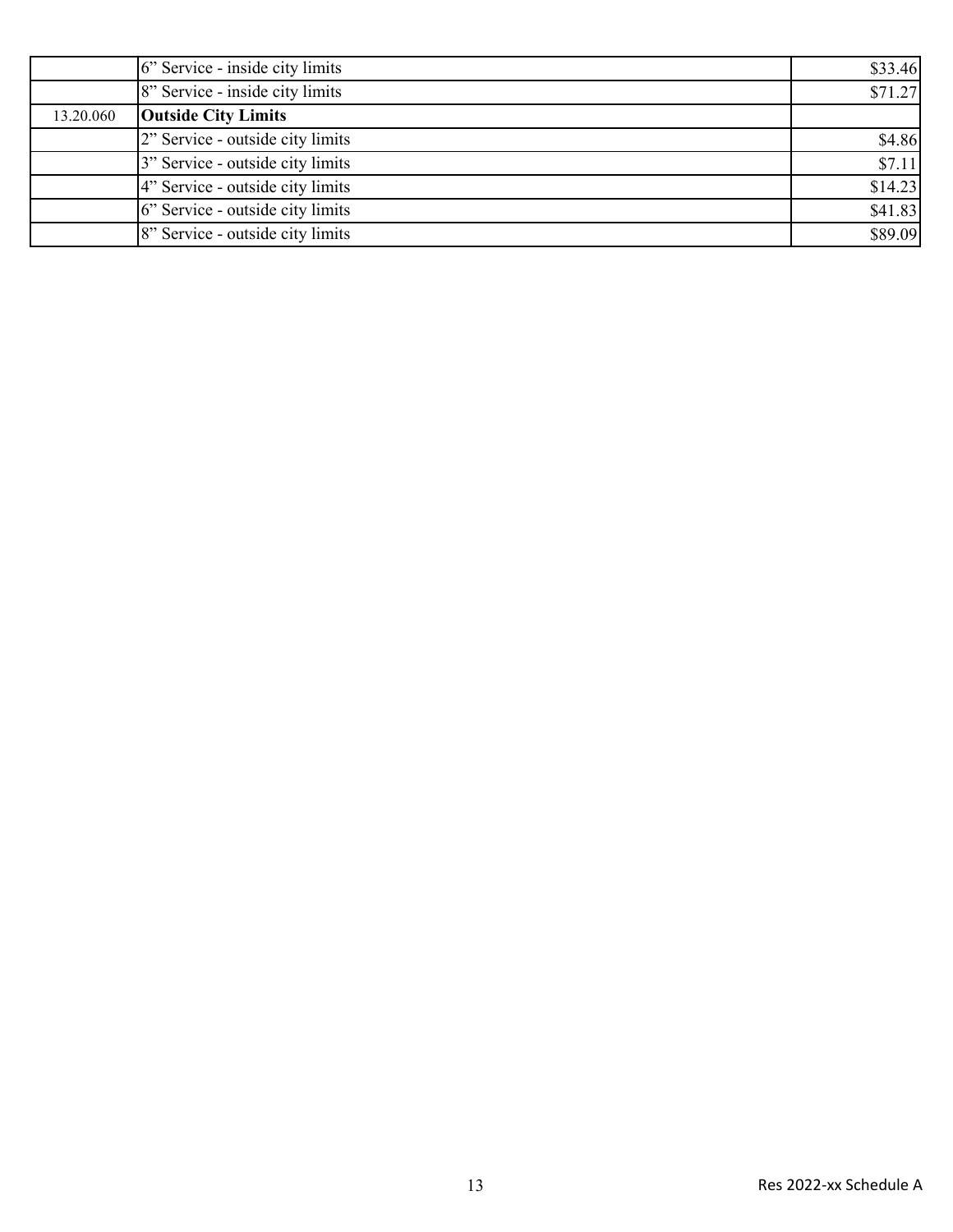## **City of Toppenish MASTER FEE SCHEDULE** Resolution 2022-16 Schedule B

|              | ICC Building Valuation Data February 2022 - Square Foot Construction Costs |            |        |             |        |              |                    |        |        |                    |
|--------------|----------------------------------------------------------------------------|------------|--------|-------------|--------|--------------|--------------------|--------|--------|--------------------|
|              | <b>Construction Type</b>                                                   |            |        |             |        |              |                    |        |        |                    |
| <b>Type</b>  | <b>Description</b>                                                         | $I\Lambda$ | I B    | <b>II</b> A | II B   | <b>III</b> A | <b>III B</b>       | IV     | VA     | VB                 |
| $A-1$        | Assembly, theaters with stage                                              | 309.06     | 298.66 | 291.64      | 250.58 | 263.98       | 255.82             | 272.02 | 244.08 | 237.02             |
| $A-1$        | Assembly, theaters without stage                                           | 282.85     | 272.45 | 265.42      | 254.37 | 327.77       | 229.61             | 245.81 | 218.59 | 210.80             |
| $A-2$        | Assembly, nightclubs                                                       | 237.21     | 230.23 | 242.56      | 215.36 | 202.99       | 197.40             | 207.69 | 183.68 | 177.40             |
| $A-2$        | Assembly, restaurants, bars,<br>banquet halls                              | 236.31     | 229.23 | 222.56      | 214.36 | 200.99       | 196.40             | 206.69 | 181.68 | 176.40             |
| $A-3$        | Assembly, churches                                                         | 286.90     | 276.49 | 269.47      | 258.42 | 242.23       | 243.07             | 249.86 | 223.05 | 215.26             |
| $A-3$        | Assembly, general, community<br>halls, libraries, museums                  | 244.77     | 234.37 | 226.34      | 216.29 | 198.94       | 191.79             | 207.73 | 179.77 | 172.98             |
| $A-4$        | Assembly, arenas                                                           | 281.85     | 271.45 | 263.42      | 253.37 | 235.77       | 228.61             | 244.81 | 216.59 | 209.80             |
| $\mathbf B$  | <b>Business</b>                                                            | 240.90     | 232.07 | 223.51      | 214.08 | 194.91       | 187.36             | 205.68 | 172.02 | 164.34             |
| E            | Educational                                                                | 257.70     | 248.89 | 242.35      | 231.09 | 216.47       | 205.54             | 232.92 | 189.21 | 183.31             |
| $F-1$        | Factory and industrial, moderate<br>hazard                                 | 144.93     | 138.11 | 130.39      | 125.40 | 112.49       | 107.10             | 120.02 | 92.69  | 86.88              |
| $F-2$        | Factory and industrial, low<br>hazard                                      | 143.93     | 137.11 | 130.39      | 125.40 | 112.49       | 106.10             | 119.02 | 92.69  | 85.88              |
| $H-1$        | High hazard, explosives                                                    | 135.29     | 128.47 | 121.75      | 115.76 | 104.14       | 97.75              | 110.39 |        | 84.34 No permit    |
| $H-2, 3, 4$  | High hazard                                                                | 135.29     | 128.47 | 121.75      | 115.76 | 104.14       | 97.75              | 110.39 | 84.34  | 77.53              |
| $H-5$        | <b>HPM</b>                                                                 | 240.90     | 232.07 | 223.51      | 214.08 | 194.91       | 187.36             | 205.68 | 172.02 | 164.34             |
| $I-1$        | Institutional, Supervised<br>environment                                   | 244.45     | 236.08 | 229.06      | 219.82 | 202.16       | 196.58             | 220.10 | 181.25 | 175.81             |
| $I-2$        | Institutional, incapacitated,<br>hospitals, nursing homes                  | 401.22     | 392.40 | 383.83      | 374.40 |              | $254.29$ No permit | 366.00 |        | $331.40$ No permit |
| $I-3$        | Institutional, restrained                                                  | 273.40     | 264.57 | 256.00      | 264.57 | 229.13       | 220.58             | 238.17 | 206.24 | 196.56             |
| $I-4$        | Institutional, day care facilities                                         | 244.45     | 236.08 | 229.06      | 219.82 | 202.16       | 196.58             | 220.10 | 181.25 | 175.81             |
| $\mathbf{M}$ | Mercantile                                                                 | 177.02     | 196.94 | 163.27      | 155.07 | 142.48       | 137.88             | 147.40 | 123.17 | 177.89             |
| $R-1$        | Residential, hotels                                                        | 246.94     | 238.56 | 231.54      | 222.30 | 204.35       | 198.77             | 222.58 | 183.44 | 178.00             |
| $R-2$        | Residential, multifamily                                                   | 206.81     | 198.43 | 191.41      | 182.17 | 165.41       | 159.83             | 182.46 | 144.50 | 139.06             |
| $R-3$        | Residential, one and two-family                                            | 192.85     | 187.37 | 182.53      | 178.04 | 172.85       | 166.59             | 175.01 | 160.35 | 150.87             |
| $R-4$        | Residential, care or assisted<br>living facilities                         | 244.45     | 236.08 | 229.06      | 219.82 | 202.16       | 196.58             | 220.10 | 181.25 | 175.81             |
| $S-1$        | Storage, moderate hazard                                                   | 134.29     | 127.47 | 119.75      | 114.76 | 102.14       | 96.75              | 109.39 | 82.34  | 76.53              |
| $S-2$        | Storage, low hazard                                                        | 133.29     | 126.47 | 119.75      | 113.76 | 102.14       | 95.75              | 108.39 | 82.34  | 75.53              |
| $\mathbf U$  | Utility, miscellaneous                                                     | 104.98     | 99.04  | 93.31       | 89.21  | 80.44        | 74.45              | 85.33  | 63.42  | 60.43              |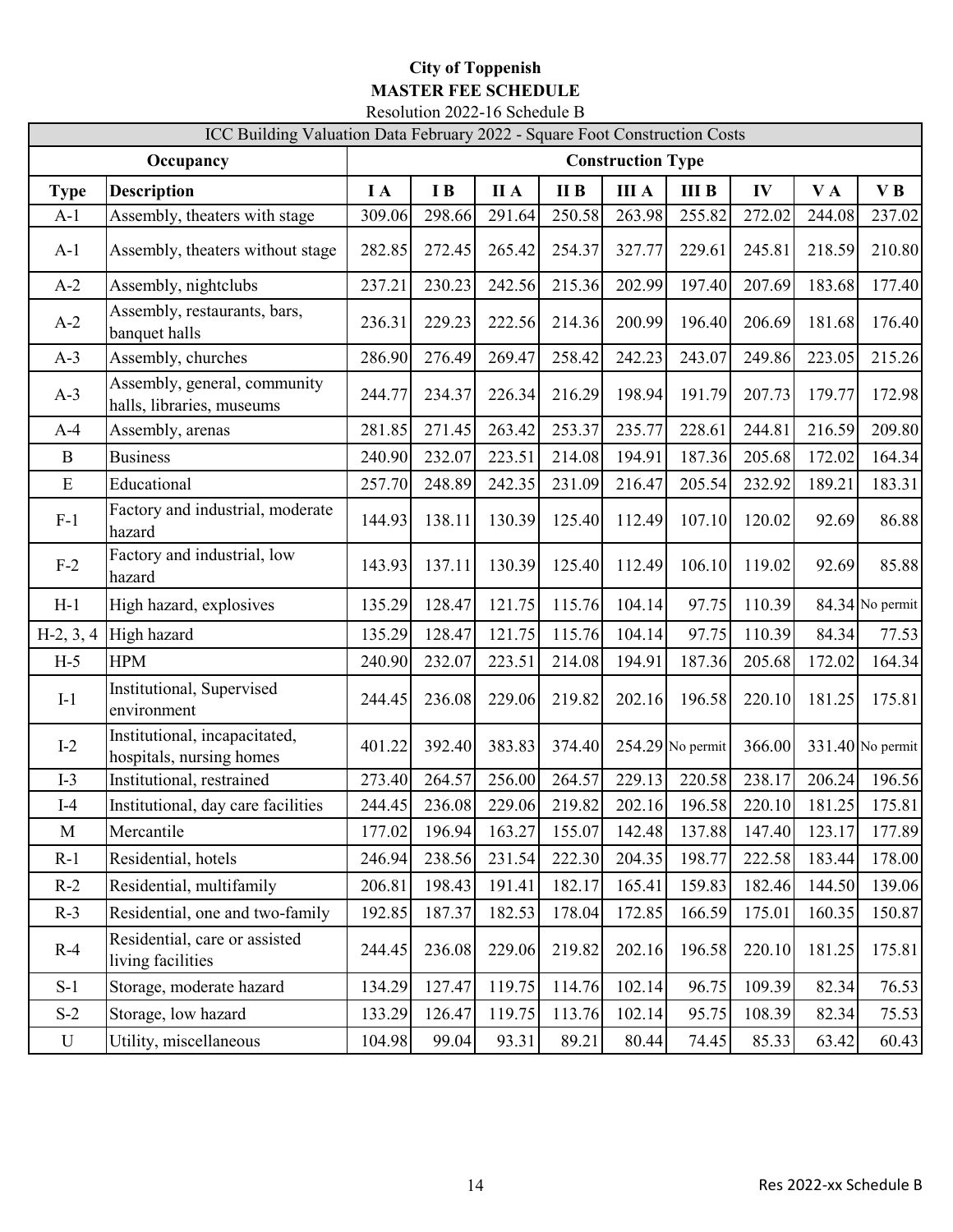**Remodel or Repair Valuation** Remodel or repair valuation is based on the following table. When the construction does not fit into the table, the estimated value or work provided by the applicant or contractor will be used.

| <b>Extent of Alteration</b> | % of Building    | <b>DEFINITION</b>                                                                                                                                                                                                              |  |  |  |
|-----------------------------|------------------|--------------------------------------------------------------------------------------------------------------------------------------------------------------------------------------------------------------------------------|--|--|--|
|                             | <b>Valuation</b> | <b>Examples</b>                                                                                                                                                                                                                |  |  |  |
| Minor                       | 25%              | •Work involving less than 25% of the structure                                                                                                                                                                                 |  |  |  |
|                             |                  | •Replacement of up to 25% of windows                                                                                                                                                                                           |  |  |  |
|                             |                  | •Minor remodel of one or two rooms                                                                                                                                                                                             |  |  |  |
|                             |                  | •Incidental or limited structural work                                                                                                                                                                                         |  |  |  |
| Major                       | 50%              | . Work involving up to 50% of the structure                                                                                                                                                                                    |  |  |  |
|                             |                  | •Replacement of up to 50% of the windows                                                                                                                                                                                       |  |  |  |
|                             |                  | • Addition, removal or moving of many walls                                                                                                                                                                                    |  |  |  |
|                             |                  | •Major interior remodel leaving some walls in place                                                                                                                                                                            |  |  |  |
|                             |                  | •Some exterior or structural changes                                                                                                                                                                                           |  |  |  |
| Full                        | 75%              | •Demolition of non-structural features leaving a structural shell<br>• Significant structural upgrade or repair<br>ex. Roof truss, floor joists, foundation<br>• Significant interior changes<br>•Significant exterior changes |  |  |  |

The square foot will be calculated on the combined floor area where the alterations will be made.

The percentage of building valuation based on City of Toppenish Fee Schedule.

If the work cannot be categorized in the table, the valuation may also be based on the contractors valuation of work.

| <b>Residential Construction</b> |                                                                                     |          |
|---------------------------------|-------------------------------------------------------------------------------------|----------|
| $R-3$                           | Residential, one and two-family                                                     | \$150.87 |
| $R-3$                           | Attics (walk around) unfinished storage only for R-3 only                           | \$43.26  |
| $R-3$                           | Basement (unfinished) for R-3 only                                                  | \$27.63  |
| $R-3$                           | Enclosed sleeping or service porch for R-3 only                                     | \$80.10  |
| $R-3$                           | Balcony for R-3 only                                                                | \$44.76  |
| $R-3$                           | Conversion of attached garage into living space for R-3 only                        | \$87.28  |
| $R-3$                           | Deck—no cover for R-3only                                                           | \$13.76  |
| $R-3$                           | Porches or deck covers for R-3 only                                                 | \$43.00  |
| $R-3$                           | Footings/Stem wall (replacement or for moved building—per lineal foot) for R-3 only | \$60.19  |
| U                               | Residential Carport—open all sides for R-3 only for R-3 only                        | \$35.59  |
| U                               | Carport—partially enclosed (one or more walls) for R-3 only                         | \$43.86  |
| U                               | Garage—private use (wood frame and pole type) for R-3 only                          | \$69.25  |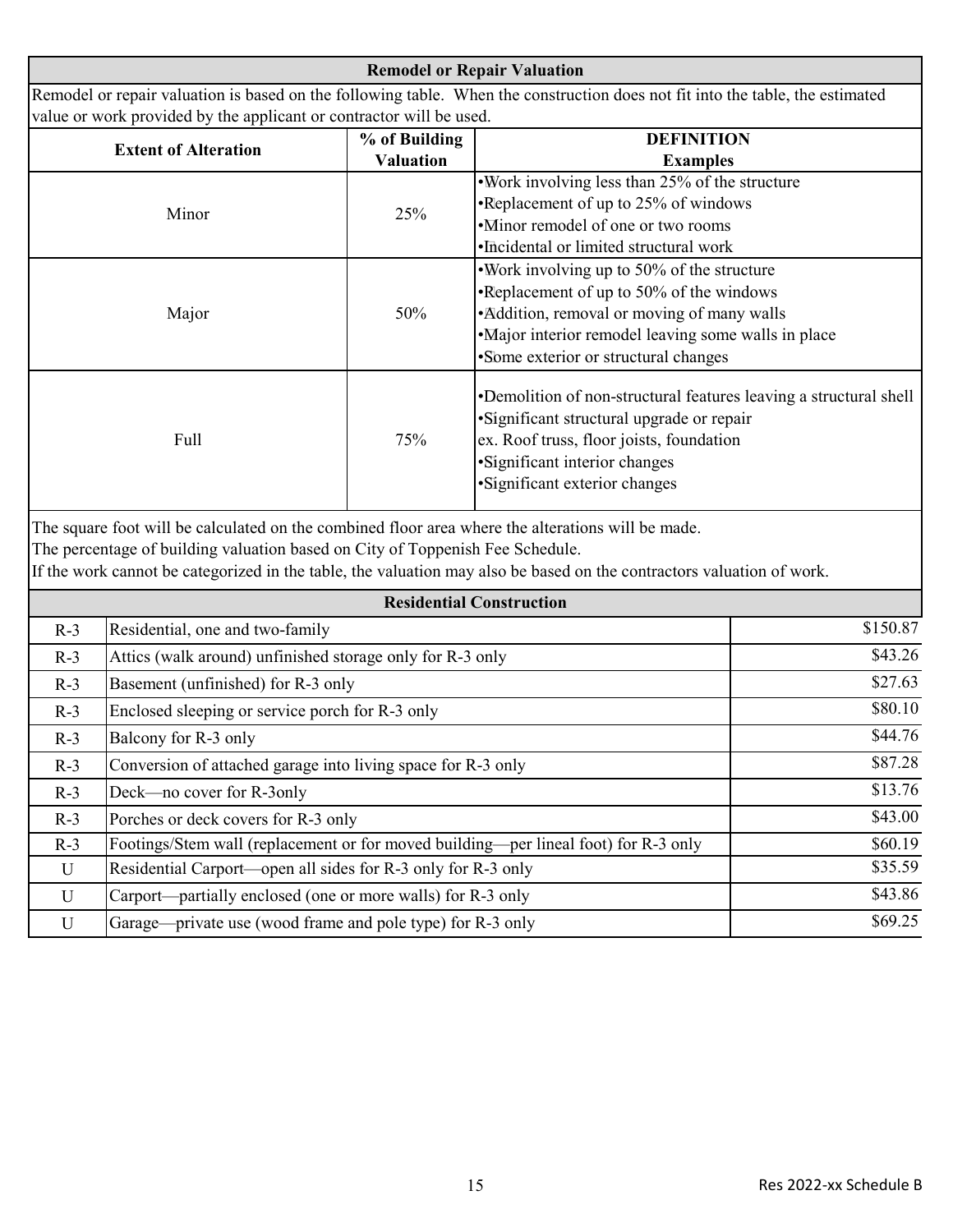| <b>Mechanical Permits</b>                                                                       |          |  |  |
|-------------------------------------------------------------------------------------------------|----------|--|--|
| <b>Base Mechanical Permit Fee</b>                                                               | \$30.00  |  |  |
| Mechanical Unit Fees: Unit fees are in addition to Base Mechanical Permit for any installation, | Unit Fee |  |  |
| replacement, or relocation, per unit                                                            |          |  |  |
| A/C Unit                                                                                        | \$10.36  |  |  |
| Air Handling Unit <10,000 CFM                                                                   | \$13.54  |  |  |
| Air Handling Unit >10,000 CFM                                                                   | \$18.41  |  |  |
| Commercial Incinerator                                                                          | \$104.37 |  |  |
| Domestic Incinerator                                                                            | \$25.85  |  |  |
| Dryer Vent                                                                                      | \$10.36  |  |  |
| Electric, Baseboard, or Suspended Heaters                                                       | \$17.51  |  |  |
| <b>Evaporative Cooler</b>                                                                       | \$13.54  |  |  |
| Furnace/Htr <100,000 BTU                                                                        | \$17.51  |  |  |
| Furnace/Htr >100,000 BTU                                                                        | \$20.69  |  |  |
| Gas Boiler <100,000 BTU                                                                         | \$17.58  |  |  |
| Gas Boiler >100,001 <500,000 BTU                                                                | \$29.38  |  |  |
| Gas Boiler >500,001 <1,000,000 BTU                                                              | \$39.00  |  |  |
| Gas Boiler >1,000,001 <1,750,000 BTU                                                            | \$53.18  |  |  |
| Gas Boiler >1,750,001 BTU                                                                       | \$89.02  |  |  |
| Gas Fireplace/Log/Heat Stove                                                                    | \$17.51  |  |  |
| Gas Grill                                                                                       | \$10.36  |  |  |
| Gas Piping 1-4 outlets                                                                          | \$8.04   |  |  |
| Gas Piping 5+ each additional                                                                   | \$3.20   |  |  |
| <b>Gas Range</b>                                                                                | \$10.36  |  |  |
| Haz Piping 1-4 outlets                                                                          | \$5.00   |  |  |
| Haz Piping 5+ outlets, each                                                                     | \$2.50   |  |  |
| <b>Heat Pump</b>                                                                                | \$10.36  |  |  |
| Kitchen Exhaust Fan                                                                             | \$10.36  |  |  |
| LP Tank/Residential <125 gal                                                                    | \$10.36  |  |  |
| Miscellaneous                                                                                   | \$10.36  |  |  |
| Non Haz Piping 1-4 outlets                                                                      | \$5.00   |  |  |
| Non Haz Piping 5+ outlets, each                                                                 | \$2.50   |  |  |
| Pellet Stove                                                                                    | \$37.06  |  |  |
| Refrigeration systems                                                                           | \$18.00  |  |  |
| Repair/Alt./Addn. to a listed appliance                                                         | \$19.45  |  |  |
| Residential Tank Abandoned                                                                      | \$23.86  |  |  |
| Supplemental Permit Fee                                                                         | \$7.29   |  |  |
| Type I/II Commercial Hood                                                                       | \$17.51  |  |  |
| Vent Fan (laundry, bath)                                                                        | \$10.36  |  |  |
| Vent Systems                                                                                    | \$10.36  |  |  |
|                                                                                                 |          |  |  |